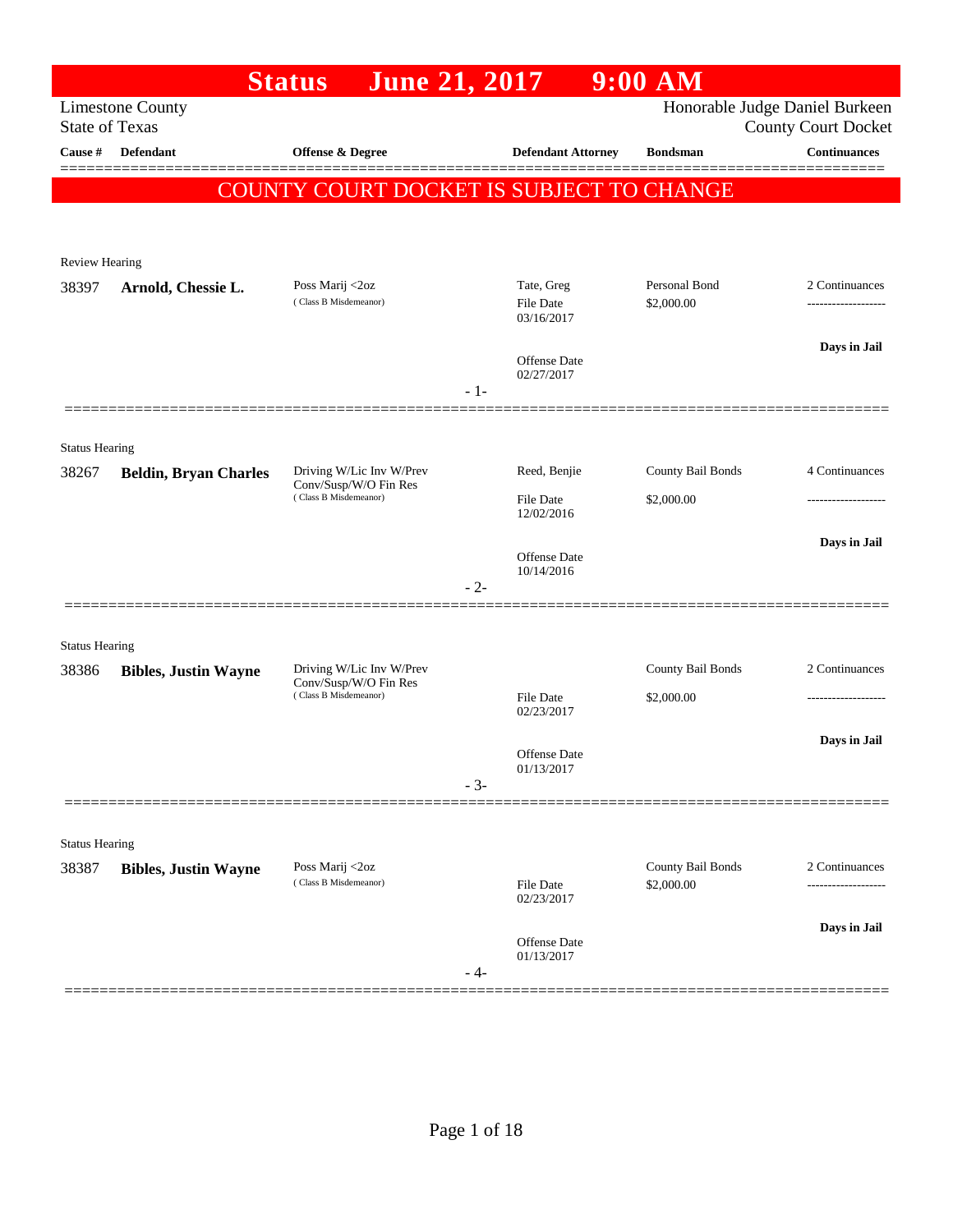|                       |                                   | <b>June 21, 2017</b><br><b>Status</b>         |                                   | $9:00$ AM         |                                                              |
|-----------------------|-----------------------------------|-----------------------------------------------|-----------------------------------|-------------------|--------------------------------------------------------------|
| <b>State of Texas</b> | <b>Limestone County</b>           |                                               |                                   |                   | Honorable Judge Daniel Burkeen<br><b>County Court Docket</b> |
| Cause #               | Defendant                         | <b>Offense &amp; Degree</b>                   | <b>Defendant Attorney</b>         | <b>Bondsman</b>   | <b>Continuances</b>                                          |
|                       |                                   | COUNTY COURT DOCKET IS SUBJECT TO CHANGE      |                                   |                   |                                                              |
|                       |                                   |                                               |                                   |                   |                                                              |
| <b>Status Hearing</b> |                                   |                                               |                                   |                   |                                                              |
| 38278                 | <b>Broadnax, Brandon</b>          | Theft Prop >=\$750<\$2,500                    |                                   | County Bail Bonds | 4 Continuances                                               |
|                       | <b>Marquis</b>                    | (Class A Misdemeanor)                         | File Date<br>12/09/2016           | \$2,000.00        | -----------------                                            |
|                       |                                   |                                               | <b>Offense Date</b><br>03/03/2016 |                   | Days in Jail                                                 |
|                       |                                   |                                               | $-5-$                             |                   |                                                              |
| <b>Status Hearing</b> |                                   |                                               |                                   |                   |                                                              |
| 38368                 | Campbell, Tenisha<br>Itavia Janta | Assault Causes Bodily Injury Family<br>Member | Reed, Benjie                      | Reed, Benjie      | 2 Continuances                                               |
|                       |                                   | (Class A Misdemeanor)                         | <b>File Date</b><br>02/17/2017    | \$2,500.00        | --------------                                               |
|                       |                                   |                                               | Offense Date                      |                   | Days in Jail                                                 |
|                       |                                   |                                               | 01/21/2017<br>$-6-$               |                   |                                                              |
| <b>Status Hearing</b> |                                   |                                               |                                   |                   |                                                              |
| 38369                 | <b>Carpenter</b> , Justin         | Proh Weapon Switchblade/Knuckles              |                                   | County Bail Bonds | 2 Continuances                                               |
|                       | Grant                             | (Class A Misdemeanor)                         | File Date<br>02/17/2017           | \$5,000.00        | -------------------                                          |
|                       |                                   |                                               | <b>Offense Date</b><br>12/31/2016 |                   | Days in Jail                                                 |
|                       |                                   |                                               | $-7-$                             |                   |                                                              |
| <b>Status Hearing</b> |                                   |                                               |                                   |                   |                                                              |
| 38307                 | <b>Clark, Jeffery Dwain</b>       | Poss Marij <2oz<br>(Class B Misdemeanor)      |                                   | Player Bail Bonds | 1 Continuances                                               |
|                       |                                   |                                               | <b>File Date</b><br>01/09/2017    | \$2,000.00        |                                                              |
|                       |                                   |                                               | Offense Date<br>11/21/2016        |                   | Days in Jail                                                 |
|                       |                                   |                                               | $-8-$                             |                   |                                                              |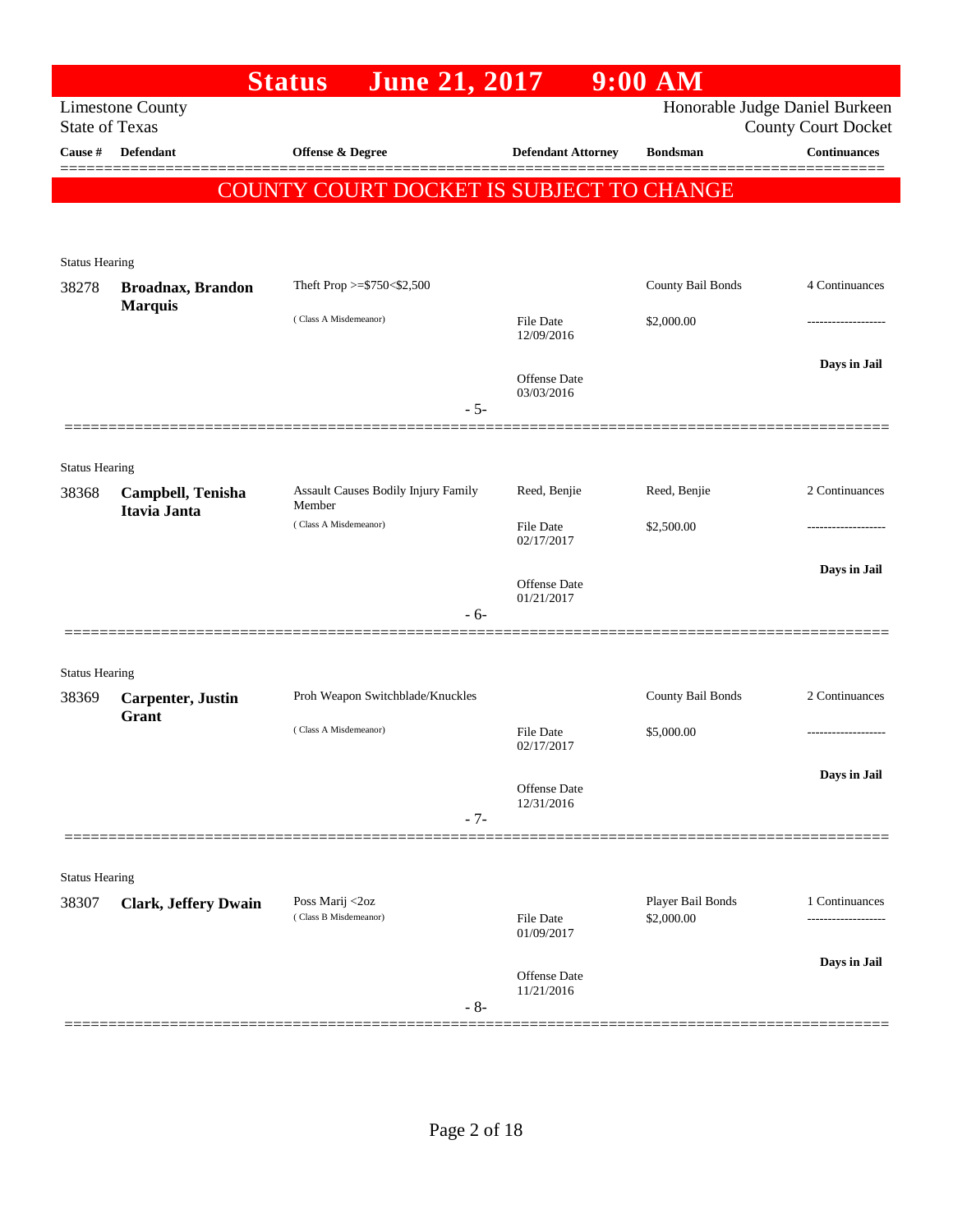|                         |                                                  | <b>June 21, 2017</b><br><b>Status</b>              |                                   | $9:00$ AM       |                                                              |
|-------------------------|--------------------------------------------------|----------------------------------------------------|-----------------------------------|-----------------|--------------------------------------------------------------|
|                         | <b>Limestone County</b><br><b>State of Texas</b> |                                                    |                                   |                 | Honorable Judge Daniel Burkeen<br><b>County Court Docket</b> |
| Cause #                 | <b>Defendant</b>                                 | Offense & Degree                                   | <b>Defendant Attorney</b>         | <b>Bondsman</b> | <b>Continuances</b>                                          |
|                         |                                                  | COUNTY COURT DOCKET IS SUBJECT TO CHANGE           |                                   |                 |                                                              |
| <b>Status Hearing</b>   |                                                  |                                                    |                                   |                 |                                                              |
| 38371                   | Coaster, Gary Wayne,<br>Jr.                      | Assault Causes Bodily Injury Family<br>Member      | Reed, Justin                      | Reed, Justin    | 2 Continuances                                               |
|                         |                                                  | (Class A Misdemeanor)                              | File Date<br>02/17/2017           | \$7,500.00      |                                                              |
|                         | =============                                    | $-9-$                                              | Offense Date<br>01/23/2017        |                 | Days in Jail                                                 |
| Review Hearing          |                                                  |                                                    |                                   |                 |                                                              |
| 37857                   | <b>Cooper, Charles Earl</b>                      | Poss Marij <2oz<br>(Class B Misdemeanor)           | <b>File Date</b>                  |                 | 9 Continuances                                               |
|                         |                                                  |                                                    | 03/15/2016                        |                 |                                                              |
|                         |                                                  | $-10-$                                             | <b>Offense</b> Date<br>02/12/2016 |                 | Days in Jail                                                 |
|                         |                                                  |                                                    |                                   |                 |                                                              |
| Review Hearing          |                                                  |                                                    |                                   |                 |                                                              |
| 37858                   | <b>Cooper, Charles Earl</b>                      | Driving While Intoxicated<br>(Class B Misdemeanor) | File Date<br>03/15/2016           |                 | 9 Continuances<br>------------------                         |
|                         |                                                  | $-11-$                                             | <b>Offense Date</b><br>02/12/2016 |                 | Days in Jail                                                 |
|                         |                                                  |                                                    |                                   |                 |                                                              |
| Review Hearing<br>37859 | <b>Cooper, Charles Earl</b>                      | Duty On Striking Fixture/Hwy                       |                                   |                 | 9 Continuances                                               |
|                         |                                                  | Landscape>=\$200<br>(Class B Misdemeanor)          | File Date<br>03/15/2016           |                 |                                                              |
|                         |                                                  | $-12-$                                             | Offense Date<br>02/12/2016        |                 | Days in Jail                                                 |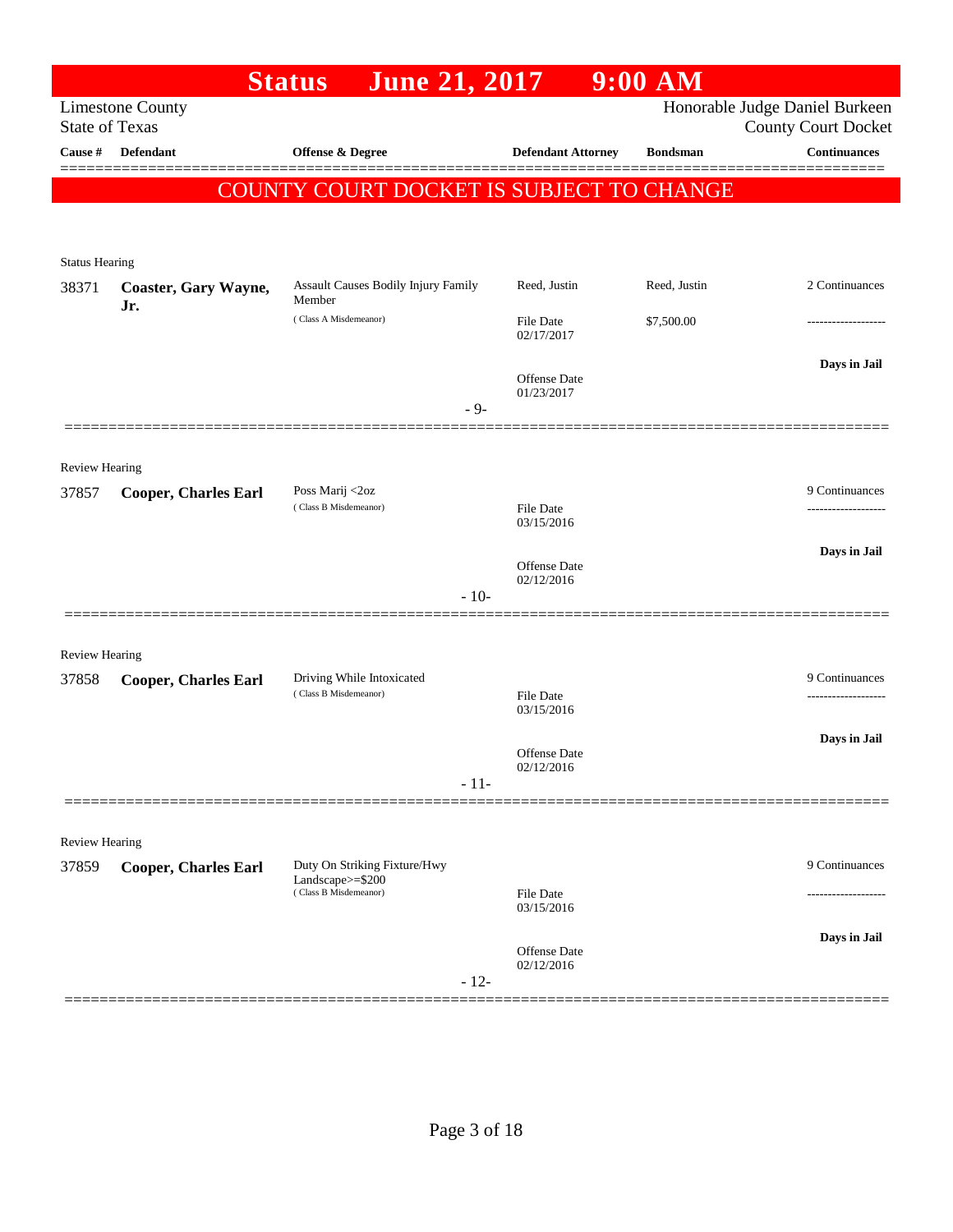|                       |                                                  | <b>Status</b><br><b>June 21, 2017</b>                         |                                        | $9:00$ AM                       |                                                              |
|-----------------------|--------------------------------------------------|---------------------------------------------------------------|----------------------------------------|---------------------------------|--------------------------------------------------------------|
|                       | <b>Limestone County</b><br><b>State of Texas</b> |                                                               |                                        |                                 | Honorable Judge Daniel Burkeen<br><b>County Court Docket</b> |
| Cause #               | <b>Defendant</b>                                 | Offense & Degree                                              | <b>Defendant Attorney</b>              | <b>Bondsman</b>                 | <b>Continuances</b>                                          |
|                       |                                                  |                                                               |                                        |                                 |                                                              |
|                       |                                                  | COUNTY COURT DOCKET IS SUBJECT TO CHANGE                      |                                        |                                 |                                                              |
|                       |                                                  |                                                               |                                        |                                 |                                                              |
| <b>Status Hearing</b> |                                                  |                                                               |                                        |                                 |                                                              |
| 38053                 | <b>Cooper, Haley</b><br><b>Michelle</b>          | Theft Prop >=\$750<\$2,500                                    | Wilson, Scott                          | Personal Bond                   | 0 Continuances                                               |
|                       |                                                  | (Class A Misdemeanor)                                         | File Date<br>06/23/2016                | \$3,000.00                      | ----------------                                             |
|                       |                                                  |                                                               | Offense Date                           |                                 | Days in Jail                                                 |
|                       |                                                  | $-13-$                                                        | 12/02/2015                             |                                 |                                                              |
| Plea Hearing          |                                                  |                                                               |                                        |                                 |                                                              |
| 38398                 | Cordon, Trini                                    | Driving While Intoxicated Bac >=0.15<br>(Class A Misdemeanor) | Reed, Justin<br><b>File Date</b>       | County Bail Bonds<br>\$2,500.00 | 2 Continuances                                               |
|                       |                                                  |                                                               | 03/16/2017                             |                                 |                                                              |
|                       |                                                  |                                                               | Offense Date                           |                                 | Days in Jail                                                 |
|                       |                                                  | $-14-$                                                        | 01/22/2017                             |                                 |                                                              |
|                       |                                                  |                                                               |                                        |                                 |                                                              |
| <b>Status Hearing</b> |                                                  |                                                               |                                        |                                 |                                                              |
| 38399                 | <b>Craven, Miya Shuntee</b>                      | Poss Marij <2oz<br>(Class B Misdemeanor)                      | <b>File Date</b>                       | County Bail Bonds<br>\$1,000.00 | 3 Continuances                                               |
|                       |                                                  |                                                               | 03/16/2017                             |                                 |                                                              |
|                       |                                                  |                                                               | <b>Offense</b> Date                    |                                 | Days in Jail                                                 |
|                       |                                                  | $-15-$                                                        | 02/03/2017                             |                                 |                                                              |
|                       |                                                  |                                                               |                                        |                                 |                                                              |
| Review Hearing        |                                                  |                                                               |                                        |                                 |                                                              |
| 37845                 | <b>Flentge, David Lynn</b>                       | Poss Marij <2oz<br>(Class B Misdemeanor)                      | Reed, Bobby<br>File Date<br>02/29/2016 | Reed, Bobby<br>\$1,500.00       | 1 Continuances<br>-------------------                        |
|                       |                                                  |                                                               |                                        |                                 | Days in Jail                                                 |
|                       |                                                  | $-16-$                                                        | <b>Offense</b> Date<br>02/10/2016      |                                 |                                                              |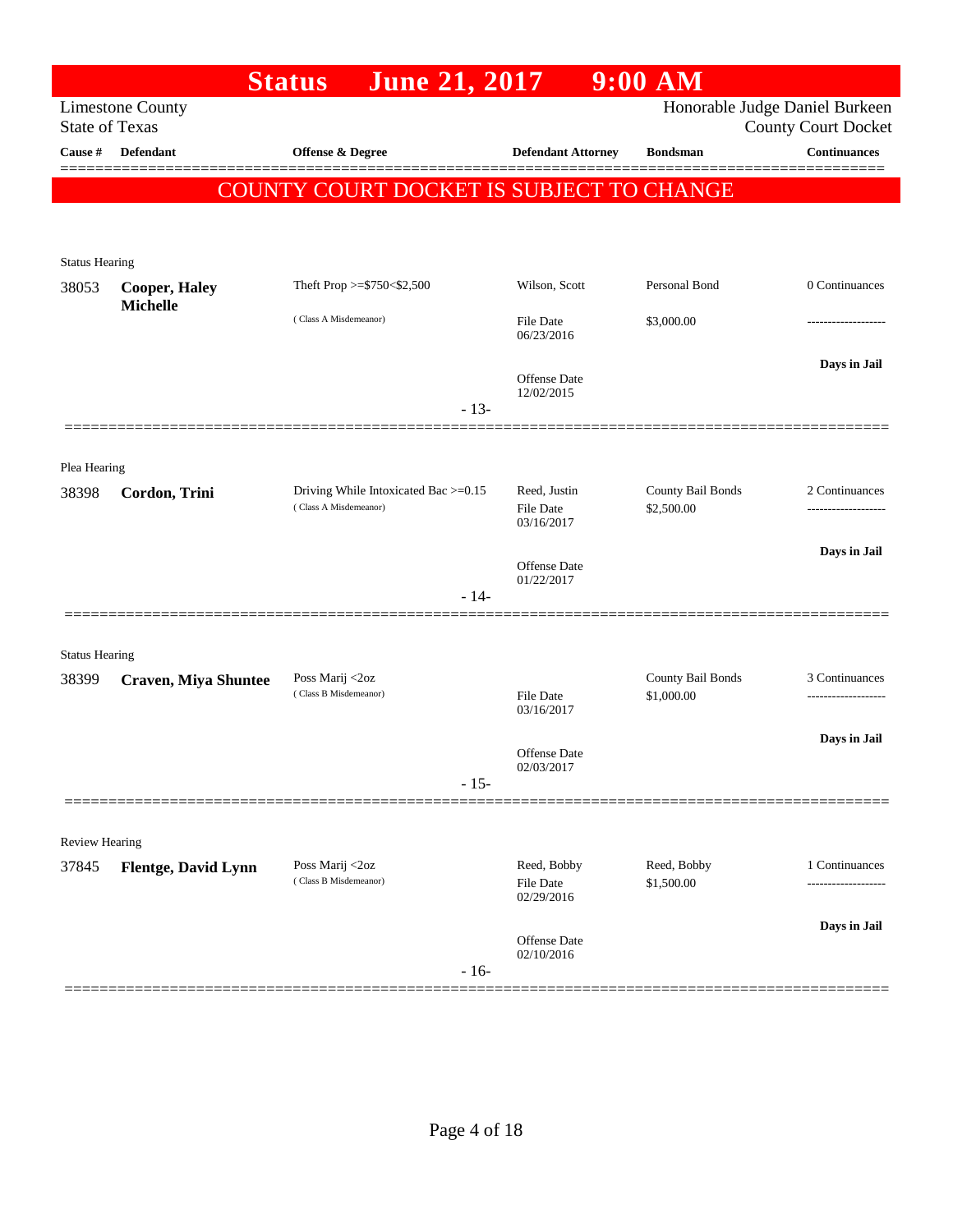|                       |                          | <b>June 21, 2017</b><br><b>Status</b>             |        |                                   | $9:00$ AM                       |                                                   |
|-----------------------|--------------------------|---------------------------------------------------|--------|-----------------------------------|---------------------------------|---------------------------------------------------|
| <b>State of Texas</b> | <b>Limestone County</b>  |                                                   |        |                                   |                                 | Honorable Judge Daniel Burkeen                    |
| Cause #               | <b>Defendant</b>         | Offense & Degree                                  |        | <b>Defendant Attorney</b>         | <b>Bondsman</b>                 | <b>County Court Docket</b><br><b>Continuances</b> |
|                       |                          |                                                   |        |                                   |                                 |                                                   |
|                       |                          | COUNTY COURT DOCKET IS SUBJECT TO CHANGE          |        |                                   |                                 |                                                   |
|                       |                          |                                                   |        |                                   |                                 |                                                   |
| <b>Review Hearing</b> |                          |                                                   |        |                                   |                                 |                                                   |
| 37889                 | Fraga, Shelby Leigh      | Poss Marij <2oz<br>(Class B Misdemeanor)          |        | File Date                         | Personal Bond<br>\$2,000.00     | 2 Continuances<br>-------------------             |
|                       |                          |                                                   |        | 03/29/2016                        |                                 |                                                   |
|                       |                          |                                                   |        | <b>Offense Date</b>               |                                 | Days in Jail                                      |
|                       |                          |                                                   | $-17-$ | 01/13/2016                        |                                 |                                                   |
|                       |                          |                                                   |        |                                   |                                 |                                                   |
| <b>Status Hearing</b> |                          |                                                   |        |                                   |                                 |                                                   |
| 38419                 | <b>Franklin, Drevion</b> | Poss Marij <2oz                                   |        | Reed, Stephen M.                  | County Bail Bonds               | 1 Continuances                                    |
|                       | <b>Dante</b>             | (Class B Misdemeanor)                             |        | File Date                         | \$2,500.00                      |                                                   |
|                       |                          |                                                   |        | 04/06/2017                        |                                 |                                                   |
|                       |                          |                                                   |        | <b>Offense Date</b>               |                                 | Days in Jail                                      |
|                       |                          |                                                   | $-18-$ | 02/16/2017                        |                                 |                                                   |
|                       |                          |                                                   |        |                                   |                                 |                                                   |
| <b>Status Hearing</b> |                          |                                                   |        |                                   |                                 |                                                   |
| 38019                 | Green, Jessie Ray        | Theft Prop >=\$100<\$750<br>(Class B Misdemeanor) |        | Reed, Stephen M.<br>File Date     | County Bail Bonds<br>\$1,000.00 | 1 Continuances                                    |
|                       |                          |                                                   |        | 05/27/2016                        |                                 |                                                   |
|                       |                          |                                                   |        | <b>Offense Date</b>               |                                 | Days in Jail                                      |
|                       |                          |                                                   | $-19-$ | 04/08/2016                        |                                 |                                                   |
|                       |                          |                                                   |        |                                   |                                 |                                                   |
| <b>Review Hearing</b> |                          |                                                   |        |                                   |                                 |                                                   |
| 38412                 | Hansraj, Matthew         | Poss Marij <2oz                                   |        |                                   | Personal Bond                   | 2 Continuances                                    |
|                       | <b>Devin</b>             | (Class B Misdemeanor)                             |        | File Date<br>03/22/2017           | \$2,000.00                      |                                                   |
|                       |                          |                                                   |        |                                   |                                 | Days in Jail                                      |
|                       |                          |                                                   | $-20-$ | <b>Offense</b> Date<br>02/25/2017 |                                 |                                                   |
|                       |                          |                                                   |        |                                   |                                 |                                                   |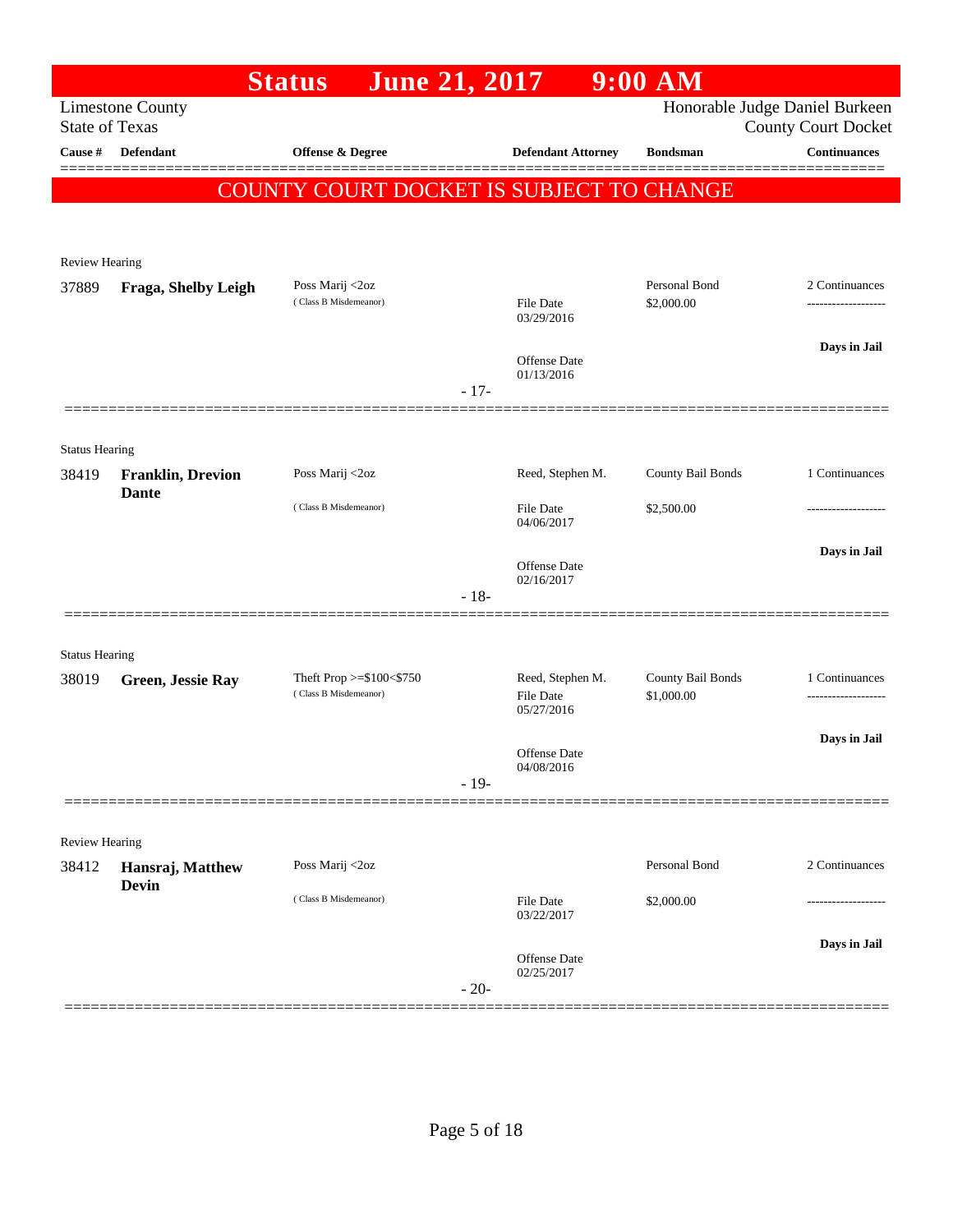|                         |                                           | <b>June 21, 2017</b><br><b>Status</b>            |                            | $9:00$ AM                                    |                                                              |
|-------------------------|-------------------------------------------|--------------------------------------------------|----------------------------|----------------------------------------------|--------------------------------------------------------------|
| <b>State of Texas</b>   | <b>Limestone County</b>                   |                                                  |                            |                                              | Honorable Judge Daniel Burkeen<br><b>County Court Docket</b> |
| Cause #                 | Defendant                                 | Offense & Degree                                 |                            | <b>Defendant Attorney</b><br><b>Bondsman</b> | <b>Continuances</b>                                          |
|                         |                                           | COUNTY COURT DOCKET IS SUBJECT TO CHANGE         |                            |                                              |                                                              |
|                         |                                           |                                                  |                            |                                              |                                                              |
| <b>Status Hearing</b>   |                                           |                                                  |                            |                                              |                                                              |
| 38354                   | Hardy, Cynthia<br>Juanita                 | Criminal Trespass                                |                            | County Bail Bonds<br>Dahlenburg, Michael     | 3 Continuances                                               |
|                         |                                           | (Class B Misdemeanor)                            | File Date<br>01/26/2017    | \$1,500.00                                   |                                                              |
|                         |                                           |                                                  | Offense Date<br>12/28/2016 |                                              | Days in Jail                                                 |
|                         |                                           |                                                  | $-21-$                     |                                              |                                                              |
| <b>Status Hearing</b>   |                                           |                                                  |                            |                                              |                                                              |
| 38299                   | <b>Henderson, Dontre</b><br><b>Markee</b> | Evading Arrest Or Detention                      | Reed, Justin               | Reed, Justin                                 | 4 Continuances                                               |
|                         |                                           | (Class B Misdemeanor)                            | File Date<br>01/06/2017    | \$3,000.00                                   |                                                              |
|                         |                                           |                                                  | Offense Date               |                                              | Days in Jail                                                 |
|                         |                                           |                                                  | 12/03/2016<br>$-22-$       |                                              |                                                              |
|                         |                                           |                                                  |                            |                                              |                                                              |
| Review Hearing<br>38331 | <b>Henderson, Steven</b>                  | Criminal Trespass                                | Reed, Justin               | Personal Bond                                | 4 Continuances                                               |
|                         | <b>Troy</b>                               | (Class B Misdemeanor)                            | File Date<br>01/17/2017    | \$1,000.00                                   |                                                              |
|                         |                                           |                                                  | Offense Date<br>12/22/2016 |                                              | 26 Days in Jail                                              |
|                         |                                           |                                                  | $-23-$                     |                                              |                                                              |
| <b>Status Hearing</b>   |                                           |                                                  |                            |                                              |                                                              |
| 38389                   | <b>Hendon, Sean Anthony</b>               | Display Fictitious Motor Vehicle<br>Registration | Tate, Greg                 | Personal Bond                                | 2 Continuances                                               |
|                         |                                           | (Class B Misdemeanor)                            | File Date<br>02/23/2017    | \$1,000.00                                   |                                                              |
|                         |                                           |                                                  | Offense Date<br>02/01/2017 |                                              | Days in Jail                                                 |
|                         |                                           |                                                  | $-24-$                     |                                              |                                                              |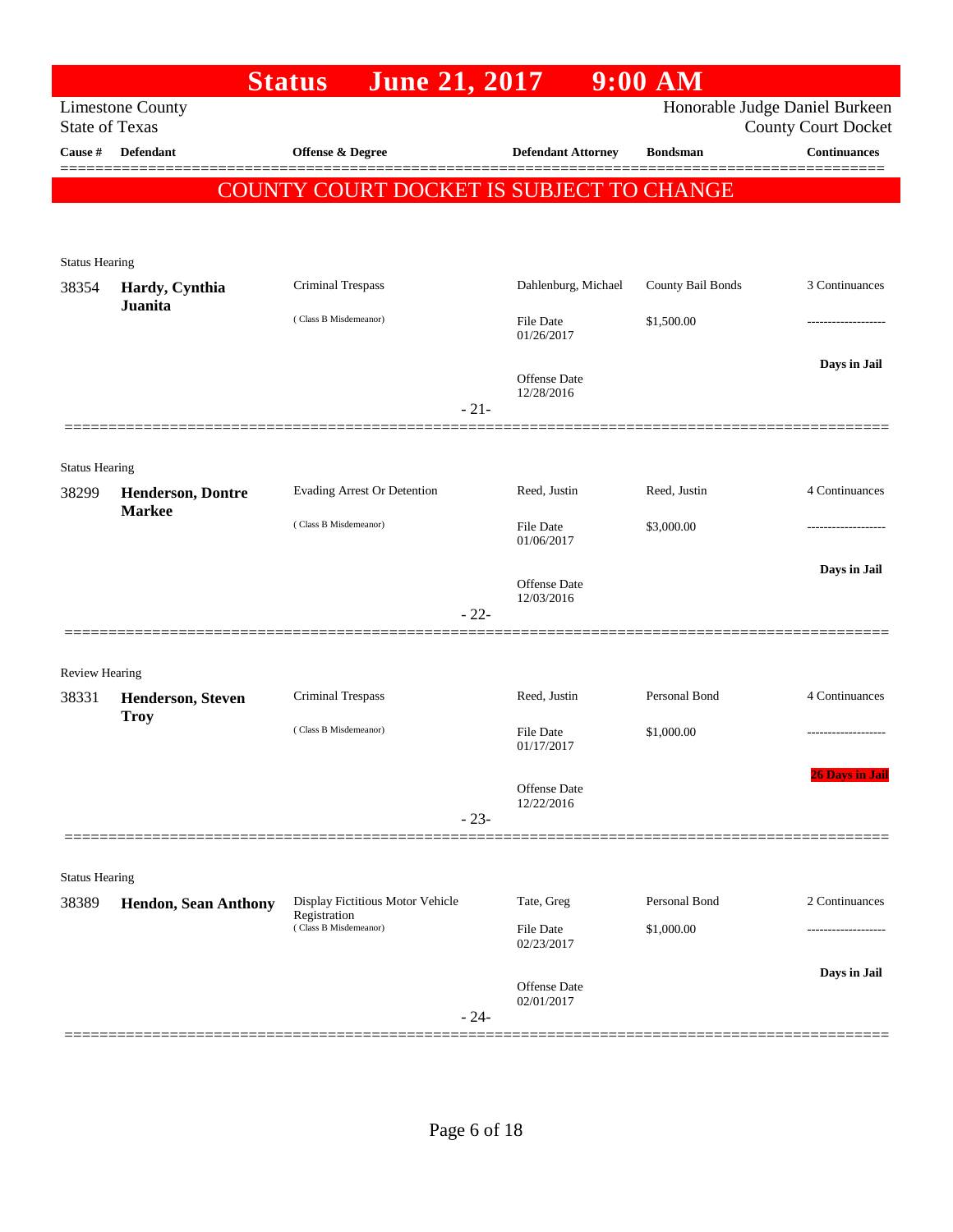|                                                   | $9:00$ AM                       |                                   | <b>June 21, 2017</b><br><b>Status</b>             |                           |                                                |
|---------------------------------------------------|---------------------------------|-----------------------------------|---------------------------------------------------|---------------------------|------------------------------------------------|
| Honorable Judge Daniel Burkeen                    |                                 |                                   |                                                   | <b>Limestone County</b>   | <b>State of Texas</b>                          |
| <b>County Court Docket</b><br><b>Continuances</b> | <b>Bondsman</b>                 | <b>Defendant Attorney</b>         | Offense & Degree                                  | <b>Defendant</b>          | Cause #                                        |
|                                                   |                                 |                                   |                                                   |                           |                                                |
|                                                   |                                 |                                   | <b>COUNTY COURT DOCKET IS SUBJECT TO CHANGE</b>   |                           |                                                |
|                                                   |                                 |                                   |                                                   |                           |                                                |
|                                                   |                                 |                                   |                                                   |                           | <b>Status Hearing</b>                          |
| 4 Continuances                                    | Reed, Benjie                    | Reed, Benjie                      | Fail To Identify Giving False/Ficitious           | Jackson, Dontrevian       | 38308                                          |
|                                                   | \$2,000.00                      | <b>File Date</b><br>01/09/2017    | Info<br>(Class B Misdemeanor)                     |                           |                                                |
| Days in Jail                                      |                                 | <b>Offense</b> Date<br>11/21/2016 |                                                   |                           |                                                |
|                                                   |                                 |                                   | $-25-$                                            |                           |                                                |
|                                                   |                                 |                                   |                                                   |                           |                                                |
| 7 Continuances                                    | Personal Bond                   | Reed, Stephen M.                  | Assault Cause Bodily Inj.                         | <b>Johnson</b> , Shermain | <b>Status Hearing</b><br>38126                 |
|                                                   | \$1,000.00                      | File Date<br>08/16/2016           | (Class A Misdemeanor)                             | <b>Montrice</b>           |                                                |
| <b>6 Days in Jail</b>                             |                                 | Offense Date                      |                                                   |                           |                                                |
|                                                   |                                 |                                   | $-26-$                                            |                           |                                                |
|                                                   |                                 |                                   |                                                   |                           |                                                |
| 7 Continuances                                    | Personal Bond                   | Reed, Stephen M.                  | Crim Trespass<br>Habit/Superfund/Infrastruction   | Johnson, Shermain         | 38127                                          |
|                                                   | \$1,000.00                      | <b>File Date</b><br>08/16/2016    | (Class A Misdemeanor)                             |                           |                                                |
| 6 Days in Jail                                    |                                 | Offense Date<br>03/27/2016        |                                                   |                           |                                                |
|                                                   |                                 |                                   |                                                   |                           |                                                |
|                                                   |                                 |                                   |                                                   |                           |                                                |
| 7 Continuances                                    | County Bail Bonds<br>\$2,000.00 | Reed, Justin<br><b>File Date</b>  | Theft Prop >=\$100<\$750<br>(Class B Misdemeanor) | Jones, Jamie Nicole       | 37713                                          |
|                                                   |                                 |                                   |                                                   |                           |                                                |
| Days in Jail                                      |                                 | Offense Date<br>10/25/2015        | $-28-$                                            |                           |                                                |
|                                                   |                                 | 03/27/2016<br>11/18/2015          | $-27-$                                            | <b>Montrice</b>           | <b>Status Hearing</b><br><b>Review Hearing</b> |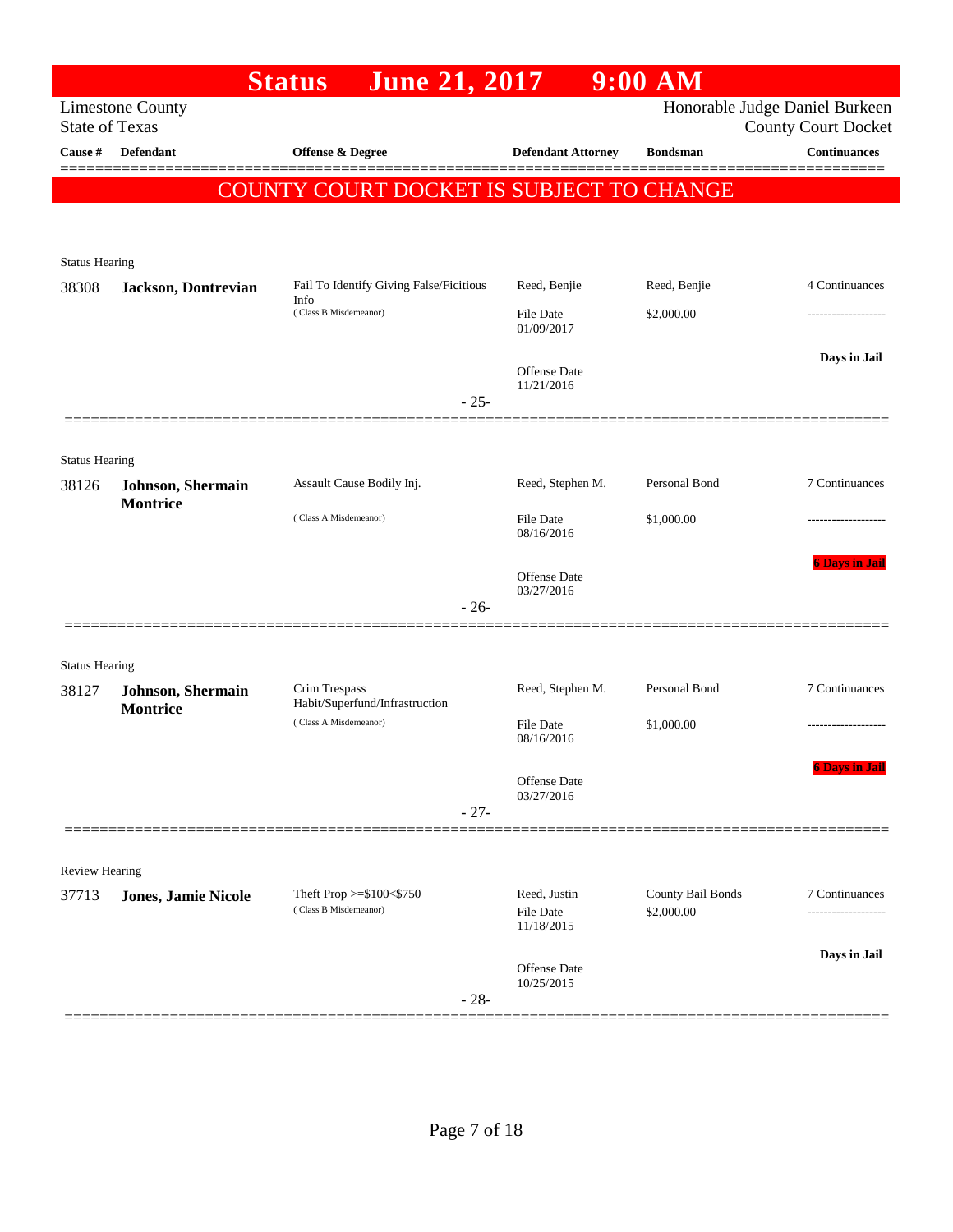|                                |                                           | <b>June 21, 2017</b><br><b>Status</b>        |                                   | $9:00$ AM                       |                                                              |
|--------------------------------|-------------------------------------------|----------------------------------------------|-----------------------------------|---------------------------------|--------------------------------------------------------------|
| <b>State of Texas</b>          | <b>Limestone County</b>                   |                                              |                                   |                                 | Honorable Judge Daniel Burkeen<br><b>County Court Docket</b> |
| Cause #                        | <b>Defendant</b>                          | Offense & Degree                             | <b>Defendant Attorney</b>         | <b>Bondsman</b>                 | <b>Continuances</b>                                          |
|                                |                                           |                                              |                                   |                                 |                                                              |
|                                |                                           | COUNTY COURT DOCKET IS SUBJECT TO CHANGE     |                                   |                                 |                                                              |
|                                |                                           |                                              |                                   |                                 |                                                              |
| Plea Hearing                   |                                           |                                              |                                   |                                 |                                                              |
| 32723                          | <b>Kirvin, Terrance</b><br><b>Bernard</b> | Hours Of Sale Of Beer Prohibited             | Reed, Benjie                      | Reed, Bobby                     | 4 Continuances                                               |
|                                |                                           | (Class A Misdemeanor)                        | <b>File Date</b><br>01/22/2008    | \$3,000.00                      |                                                              |
|                                |                                           |                                              | Offense Date                      |                                 | Days in Jail                                                 |
|                                |                                           | $-29-$                                       | 12/01/2007                        |                                 |                                                              |
|                                | =============                             |                                              |                                   |                                 |                                                              |
|                                |                                           |                                              |                                   |                                 |                                                              |
| <b>Status Hearing</b><br>38393 | Lee, Robert Edward                        | Poss Dangerous Drug                          |                                   | County Bail Bonds               | 2 Continuances                                               |
|                                |                                           | (Class A Misdemeanor)                        | <b>File Date</b><br>03/06/2017    | \$2,500.00                      |                                                              |
|                                |                                           |                                              |                                   |                                 |                                                              |
|                                |                                           |                                              | <b>Offense Date</b><br>01/16/2017 |                                 | Days in Jail                                                 |
|                                |                                           | $-30-$                                       |                                   |                                 |                                                              |
|                                |                                           |                                              |                                   |                                 |                                                              |
| <b>Status Hearing</b>          |                                           |                                              |                                   |                                 |                                                              |
| 38394                          | Lee, Robert Edward                        | Poss Dangerous Drug<br>(Class A Misdemeanor) |                                   | County Bail Bonds<br>\$2,500.00 | 2 Continuances                                               |
|                                |                                           |                                              | <b>File Date</b><br>03/06/2017    |                                 | .                                                            |
|                                |                                           |                                              |                                   |                                 | Days in Jail                                                 |
|                                |                                           |                                              | Offense Date<br>01/16/2017        |                                 |                                                              |
|                                |                                           | $-31-$                                       |                                   |                                 |                                                              |
|                                |                                           |                                              |                                   |                                 |                                                              |
| <b>Review Hearing</b>          |                                           | Poss Marij <2oz                              | Reed, Justin                      | Reed, Justin                    | 4 Continuances                                               |
| 38292                          | Lide, Ricky Ross, Jr.                     | (Class B Misdemeanor)                        | <b>File Date</b><br>01/06/2017    | \$1,000.00                      |                                                              |
|                                |                                           |                                              | Offense Date                      |                                 | Days in Jail                                                 |
|                                |                                           | $-32-$                                       | 10/24/2016                        |                                 |                                                              |
|                                |                                           |                                              |                                   |                                 |                                                              |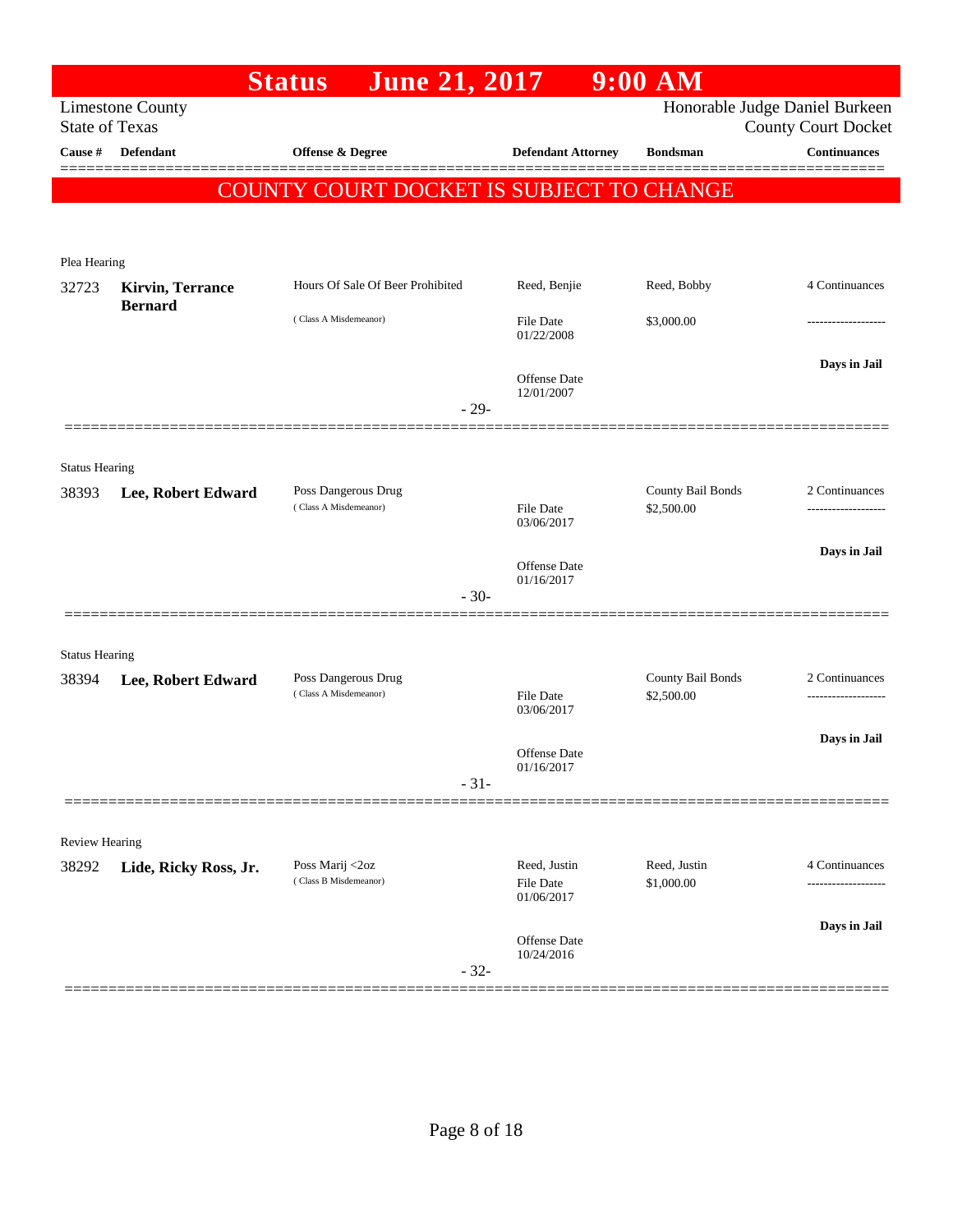|                                |                                            | June 21, 2017<br><b>Status</b>                 |        |                                | $9:00$ AM                       |                                                              |
|--------------------------------|--------------------------------------------|------------------------------------------------|--------|--------------------------------|---------------------------------|--------------------------------------------------------------|
| <b>State of Texas</b>          | <b>Limestone County</b>                    |                                                |        |                                |                                 | Honorable Judge Daniel Burkeen<br><b>County Court Docket</b> |
| Cause #                        | <b>Defendant</b>                           | Offense & Degree                               |        | <b>Defendant Attorney</b>      | <b>Bondsman</b>                 | <b>Continuances</b>                                          |
|                                |                                            | COUNTY COURT DOCKET IS SUBJECT TO CHANGE       |        |                                |                                 |                                                              |
|                                |                                            |                                                |        |                                |                                 |                                                              |
|                                |                                            |                                                |        |                                |                                 |                                                              |
| Review Hearing<br>38293        | Lide, Ricky Ross, Jr.                      | Driving W/Lic Inv W/Prev                       |        | Reed, Justin                   | Reed, Justin                    | 4 Continuances                                               |
|                                |                                            | Conv/Susp/W/O Fin Res<br>(Class B Misdemeanor) |        | <b>File Date</b><br>01/06/2017 | \$1,000.00                      |                                                              |
|                                |                                            |                                                | $-33-$ | Offense Date<br>10/24/2016     |                                 | Days in Jail                                                 |
|                                |                                            |                                                |        |                                |                                 |                                                              |
| <b>Status Hearing</b><br>38375 | <b>Martinez, Uriel Andy</b>                | Poss Marij <2oz<br>(Class B Misdemeanor)       |        | <b>File Date</b>               | County Bail Bonds<br>\$1,000.00 | 2 Continuances                                               |
|                                |                                            |                                                |        | 02/17/2017                     |                                 |                                                              |
|                                |                                            |                                                | $-34-$ | Offense Date<br>01/10/2017     |                                 | Days in Jail                                                 |
|                                |                                            |                                                |        |                                |                                 |                                                              |
| Review Hearing                 |                                            |                                                |        |                                |                                 |                                                              |
| 38113                          | <b>McClendon</b> , Terris<br>Lee           | Assault Causes Bodily Injury Family<br>Member  |        | Reed, Benjie                   | County Bail Bonds               | 8 Continuances                                               |
|                                |                                            | (Class A Misdemeanor)                          |        | <b>File Date</b><br>08/16/2016 | \$3,000.00                      |                                                              |
|                                |                                            |                                                | $-35-$ | Offense Date<br>07/06/2016     |                                 | Days in Jail                                                 |
|                                |                                            |                                                |        |                                |                                 |                                                              |
| Review Hearing                 |                                            |                                                |        |                                |                                 |                                                              |
| 38418                          | <b>McGowan</b> , Earnest<br><b>Charles</b> | <b>Burglary Of Vehicle</b>                     |        |                                | Freebird Bail Bonds             | 1 Continuances                                               |
|                                |                                            | (Class A Misdemeanor)                          |        | <b>File Date</b><br>03/29/2017 | \$2,000.00                      |                                                              |
|                                |                                            |                                                | $-36-$ | Offense Date<br>03/21/2017     |                                 | 49 Days in Jail                                              |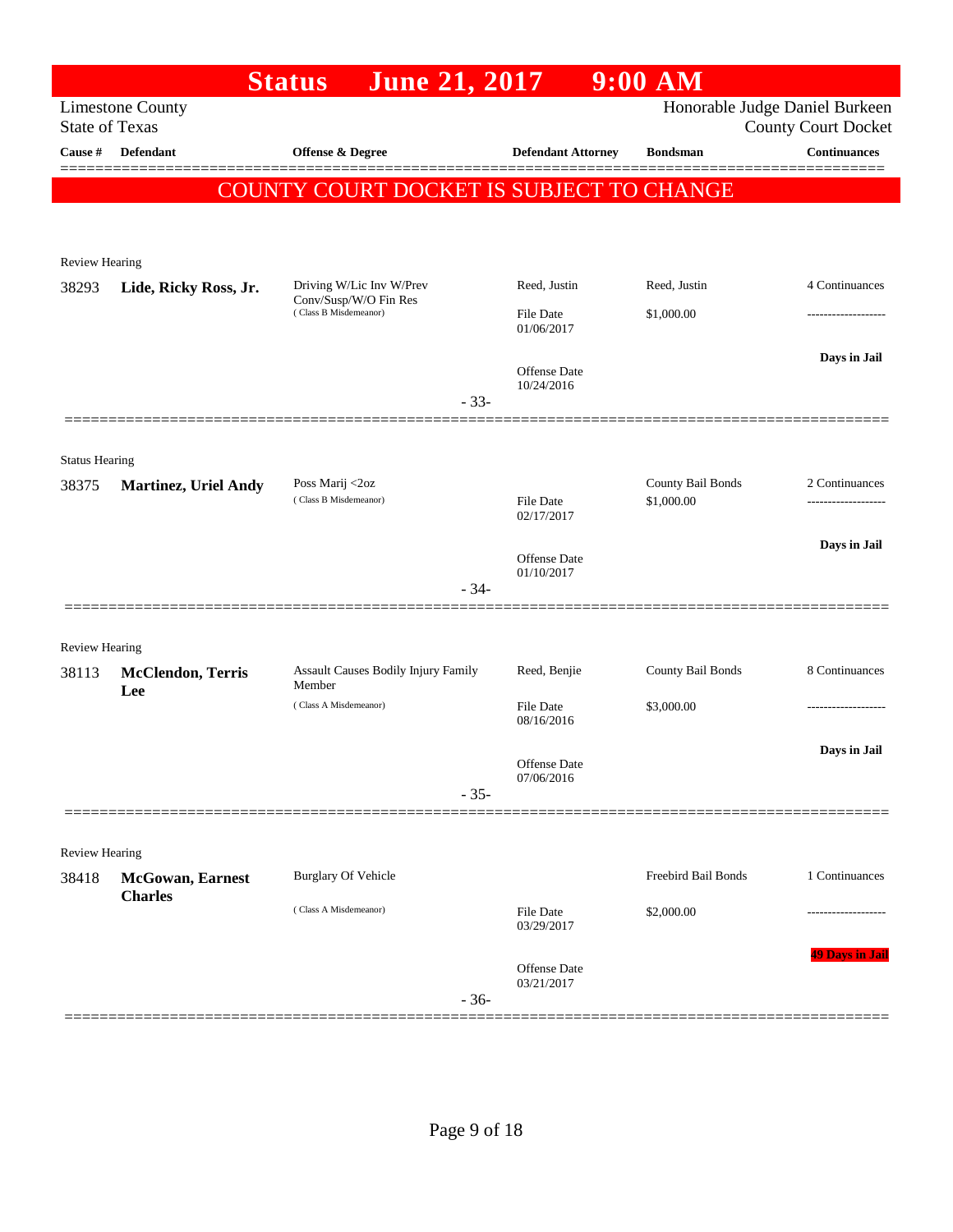|                       |                             | <b>June 21, 2017</b><br><b>Status</b>            |                                   | $9:00$ AM                  |                                                              |
|-----------------------|-----------------------------|--------------------------------------------------|-----------------------------------|----------------------------|--------------------------------------------------------------|
| <b>State of Texas</b> | <b>Limestone County</b>     |                                                  |                                   |                            | Honorable Judge Daniel Burkeen<br><b>County Court Docket</b> |
| Cause #               | Defendant                   | Offense & Degree                                 | <b>Defendant Attorney</b>         | <b>Bondsman</b>            | <b>Continuances</b>                                          |
|                       |                             | COUNTY COURT DOCKET IS SUBJECT TO CHANGE         |                                   |                            |                                                              |
|                       |                             |                                                  |                                   |                            |                                                              |
| <b>Status Hearing</b> |                             |                                                  |                                   |                            |                                                              |
| 38341                 | Middleton, Todd             | Poss Cs Pg $3 < 28g$                             | Reed, Benjie                      | Reed, Benjie               | 3 Continuances                                               |
|                       | Orlando                     | (Class A Misdemeanor)                            | <b>File Date</b><br>01/26/2017    | \$3,000.00                 |                                                              |
|                       |                             | $-37-$                                           | Offense Date<br>12/14/2016        |                            | Days in Jail                                                 |
|                       |                             |                                                  |                                   |                            |                                                              |
| <b>Review Hearing</b> |                             |                                                  |                                   |                            |                                                              |
| 37833                 | <b>Miller, Ronald Ross</b>  | Poss Marij <2oz                                  |                                   | County Bail Bonds          | 4 Continuances                                               |
|                       |                             | (Class B Misdemeanor)                            | File Date<br>02/18/2016           | \$1,000.00                 |                                                              |
|                       |                             |                                                  | Offense Date<br>02/13/2016        |                            | Days in Jail                                                 |
|                       |                             | $-38-$                                           |                                   |                            |                                                              |
|                       |                             |                                                  |                                   |                            |                                                              |
| Review Hearing        |                             | Purchase Furnish Alcohol To A Minor              | Reed, Benjie                      |                            | 6 Continuances                                               |
| 38225                 | <b>Montano</b> , Andres     | (Class A Misdemeanor)                            | <b>File Date</b><br>11/04/2016    | Reed, Benjie<br>\$1,500.00 | ----------------                                             |
|                       |                             | $-39-$                                           | <b>Offense Date</b><br>09/10/2016 |                            | Days in Jail                                                 |
|                       |                             |                                                  |                                   |                            |                                                              |
| Review Hearing        |                             |                                                  |                                   |                            |                                                              |
| 38037                 | <b>Moore, Charles James</b> | Duty On Striking Fixture/Hwy<br>Landscape>=\$200 | Cannon, Joe                       | County Bail Bonds          | 7 Continuances                                               |
|                       |                             | (Class B Misdemeanor)                            | File Date<br>06/13/2016           | \$2,000.00                 |                                                              |
|                       |                             | $-40-$                                           | <b>Offense Date</b><br>04/29/2016 |                            | Days in Jail                                                 |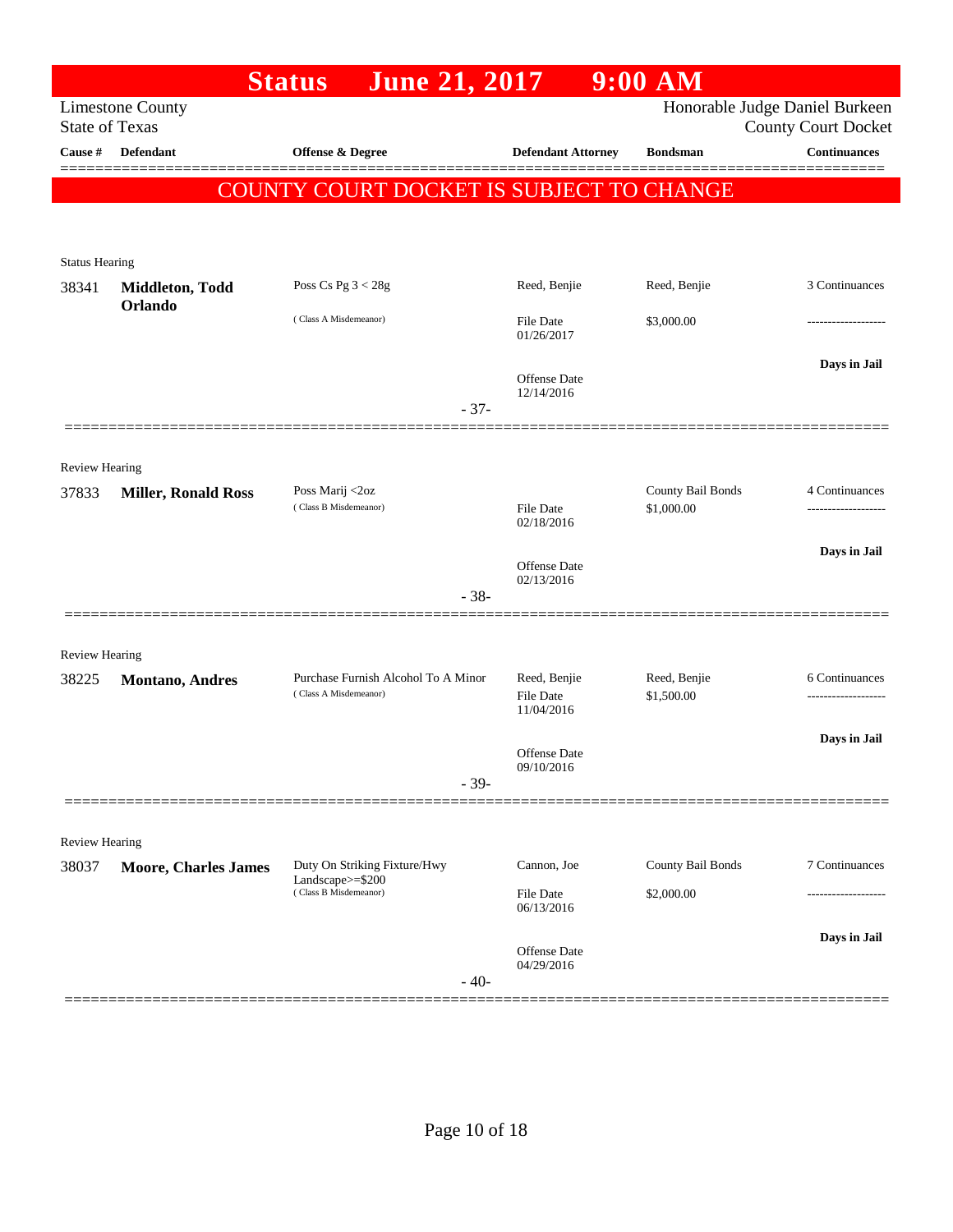| Honorable Judge Daniel Burkeen<br><b>Limestone County</b><br><b>State of Texas</b><br><b>County Court Docket</b><br><b>Continuances</b><br>Defendant<br>Offense & Degree<br><b>Defendant Attorney</b><br><b>Bondsman</b><br>Cause #<br>COUNTY COURT DOCKET IS SUBJECT TO CHANGE<br>Review Hearing<br>Poss Marij <2oz<br>7 Continuances<br>38056<br>Morgan, Blake<br>(Class B Misdemeanor)<br>File Date<br>-------------------<br>06/23/2016<br>Days in Jail<br><b>Offense Date</b><br>05/18/2016<br>$-41-$<br><b>Review Hearing</b><br>Spivey, Shirley<br>County Bail Bonds<br>Criminal Trespass<br>6 Continuances<br>38234<br><b>Nicholas, Tracy Lee</b><br>(Class B Misdemeanor)<br><b>File Date</b><br>\$2,000.00<br>11/08/2016<br><b>Offense</b> Date<br>09/02/2016<br>$-42-$<br><b>Status Hearing</b><br><b>Unlawful Restraint</b><br>County Bail Bonds<br>Reed, Stephen M.<br>2 Continuances<br>38382<br><b>Nichols, Joe Micheal</b><br>(Class A Misdemeanor)<br><b>File Date</b><br>\$1,500.00<br>02/23/2017<br>Days in Jail<br>Offense Date<br>02/02/2017<br>$-43-$<br><b>Status Hearing</b><br><b>Assault Causes Bodily Injury Family</b><br>County Bail Bonds<br>2 Continuances<br>Reed, Stephen M.<br>38383<br>Nichols, Joe Micheal<br>Member<br>(Class A Misdemeanor)<br>\$1,500.00<br>File Date<br>02/23/2017<br>Days in Jail<br>Offense Date<br>01/12/2017<br>$-44-$ |  | <b>June 21, 2017</b><br><b>Status</b> |  | $9:00$ AM |                        |
|------------------------------------------------------------------------------------------------------------------------------------------------------------------------------------------------------------------------------------------------------------------------------------------------------------------------------------------------------------------------------------------------------------------------------------------------------------------------------------------------------------------------------------------------------------------------------------------------------------------------------------------------------------------------------------------------------------------------------------------------------------------------------------------------------------------------------------------------------------------------------------------------------------------------------------------------------------------------------------------------------------------------------------------------------------------------------------------------------------------------------------------------------------------------------------------------------------------------------------------------------------------------------------------------------------------------------------------------------------------------------------|--|---------------------------------------|--|-----------|------------------------|
|                                                                                                                                                                                                                                                                                                                                                                                                                                                                                                                                                                                                                                                                                                                                                                                                                                                                                                                                                                                                                                                                                                                                                                                                                                                                                                                                                                                    |  |                                       |  |           |                        |
|                                                                                                                                                                                                                                                                                                                                                                                                                                                                                                                                                                                                                                                                                                                                                                                                                                                                                                                                                                                                                                                                                                                                                                                                                                                                                                                                                                                    |  |                                       |  |           |                        |
|                                                                                                                                                                                                                                                                                                                                                                                                                                                                                                                                                                                                                                                                                                                                                                                                                                                                                                                                                                                                                                                                                                                                                                                                                                                                                                                                                                                    |  |                                       |  |           |                        |
|                                                                                                                                                                                                                                                                                                                                                                                                                                                                                                                                                                                                                                                                                                                                                                                                                                                                                                                                                                                                                                                                                                                                                                                                                                                                                                                                                                                    |  |                                       |  |           |                        |
|                                                                                                                                                                                                                                                                                                                                                                                                                                                                                                                                                                                                                                                                                                                                                                                                                                                                                                                                                                                                                                                                                                                                                                                                                                                                                                                                                                                    |  |                                       |  |           |                        |
|                                                                                                                                                                                                                                                                                                                                                                                                                                                                                                                                                                                                                                                                                                                                                                                                                                                                                                                                                                                                                                                                                                                                                                                                                                                                                                                                                                                    |  |                                       |  |           |                        |
|                                                                                                                                                                                                                                                                                                                                                                                                                                                                                                                                                                                                                                                                                                                                                                                                                                                                                                                                                                                                                                                                                                                                                                                                                                                                                                                                                                                    |  |                                       |  |           |                        |
|                                                                                                                                                                                                                                                                                                                                                                                                                                                                                                                                                                                                                                                                                                                                                                                                                                                                                                                                                                                                                                                                                                                                                                                                                                                                                                                                                                                    |  |                                       |  |           |                        |
|                                                                                                                                                                                                                                                                                                                                                                                                                                                                                                                                                                                                                                                                                                                                                                                                                                                                                                                                                                                                                                                                                                                                                                                                                                                                                                                                                                                    |  |                                       |  |           |                        |
|                                                                                                                                                                                                                                                                                                                                                                                                                                                                                                                                                                                                                                                                                                                                                                                                                                                                                                                                                                                                                                                                                                                                                                                                                                                                                                                                                                                    |  |                                       |  |           |                        |
|                                                                                                                                                                                                                                                                                                                                                                                                                                                                                                                                                                                                                                                                                                                                                                                                                                                                                                                                                                                                                                                                                                                                                                                                                                                                                                                                                                                    |  |                                       |  |           |                        |
|                                                                                                                                                                                                                                                                                                                                                                                                                                                                                                                                                                                                                                                                                                                                                                                                                                                                                                                                                                                                                                                                                                                                                                                                                                                                                                                                                                                    |  |                                       |  |           |                        |
|                                                                                                                                                                                                                                                                                                                                                                                                                                                                                                                                                                                                                                                                                                                                                                                                                                                                                                                                                                                                                                                                                                                                                                                                                                                                                                                                                                                    |  |                                       |  |           |                        |
|                                                                                                                                                                                                                                                                                                                                                                                                                                                                                                                                                                                                                                                                                                                                                                                                                                                                                                                                                                                                                                                                                                                                                                                                                                                                                                                                                                                    |  |                                       |  |           |                        |
|                                                                                                                                                                                                                                                                                                                                                                                                                                                                                                                                                                                                                                                                                                                                                                                                                                                                                                                                                                                                                                                                                                                                                                                                                                                                                                                                                                                    |  |                                       |  |           |                        |
|                                                                                                                                                                                                                                                                                                                                                                                                                                                                                                                                                                                                                                                                                                                                                                                                                                                                                                                                                                                                                                                                                                                                                                                                                                                                                                                                                                                    |  |                                       |  |           | <b>43 Days in Jail</b> |
|                                                                                                                                                                                                                                                                                                                                                                                                                                                                                                                                                                                                                                                                                                                                                                                                                                                                                                                                                                                                                                                                                                                                                                                                                                                                                                                                                                                    |  |                                       |  |           |                        |
|                                                                                                                                                                                                                                                                                                                                                                                                                                                                                                                                                                                                                                                                                                                                                                                                                                                                                                                                                                                                                                                                                                                                                                                                                                                                                                                                                                                    |  |                                       |  |           |                        |
|                                                                                                                                                                                                                                                                                                                                                                                                                                                                                                                                                                                                                                                                                                                                                                                                                                                                                                                                                                                                                                                                                                                                                                                                                                                                                                                                                                                    |  |                                       |  |           |                        |
|                                                                                                                                                                                                                                                                                                                                                                                                                                                                                                                                                                                                                                                                                                                                                                                                                                                                                                                                                                                                                                                                                                                                                                                                                                                                                                                                                                                    |  |                                       |  |           |                        |
|                                                                                                                                                                                                                                                                                                                                                                                                                                                                                                                                                                                                                                                                                                                                                                                                                                                                                                                                                                                                                                                                                                                                                                                                                                                                                                                                                                                    |  |                                       |  |           |                        |
|                                                                                                                                                                                                                                                                                                                                                                                                                                                                                                                                                                                                                                                                                                                                                                                                                                                                                                                                                                                                                                                                                                                                                                                                                                                                                                                                                                                    |  |                                       |  |           |                        |
|                                                                                                                                                                                                                                                                                                                                                                                                                                                                                                                                                                                                                                                                                                                                                                                                                                                                                                                                                                                                                                                                                                                                                                                                                                                                                                                                                                                    |  |                                       |  |           |                        |
|                                                                                                                                                                                                                                                                                                                                                                                                                                                                                                                                                                                                                                                                                                                                                                                                                                                                                                                                                                                                                                                                                                                                                                                                                                                                                                                                                                                    |  |                                       |  |           |                        |
|                                                                                                                                                                                                                                                                                                                                                                                                                                                                                                                                                                                                                                                                                                                                                                                                                                                                                                                                                                                                                                                                                                                                                                                                                                                                                                                                                                                    |  |                                       |  |           |                        |
|                                                                                                                                                                                                                                                                                                                                                                                                                                                                                                                                                                                                                                                                                                                                                                                                                                                                                                                                                                                                                                                                                                                                                                                                                                                                                                                                                                                    |  |                                       |  |           |                        |
|                                                                                                                                                                                                                                                                                                                                                                                                                                                                                                                                                                                                                                                                                                                                                                                                                                                                                                                                                                                                                                                                                                                                                                                                                                                                                                                                                                                    |  |                                       |  |           |                        |
|                                                                                                                                                                                                                                                                                                                                                                                                                                                                                                                                                                                                                                                                                                                                                                                                                                                                                                                                                                                                                                                                                                                                                                                                                                                                                                                                                                                    |  |                                       |  |           |                        |
|                                                                                                                                                                                                                                                                                                                                                                                                                                                                                                                                                                                                                                                                                                                                                                                                                                                                                                                                                                                                                                                                                                                                                                                                                                                                                                                                                                                    |  |                                       |  |           |                        |
|                                                                                                                                                                                                                                                                                                                                                                                                                                                                                                                                                                                                                                                                                                                                                                                                                                                                                                                                                                                                                                                                                                                                                                                                                                                                                                                                                                                    |  |                                       |  |           |                        |
|                                                                                                                                                                                                                                                                                                                                                                                                                                                                                                                                                                                                                                                                                                                                                                                                                                                                                                                                                                                                                                                                                                                                                                                                                                                                                                                                                                                    |  |                                       |  |           |                        |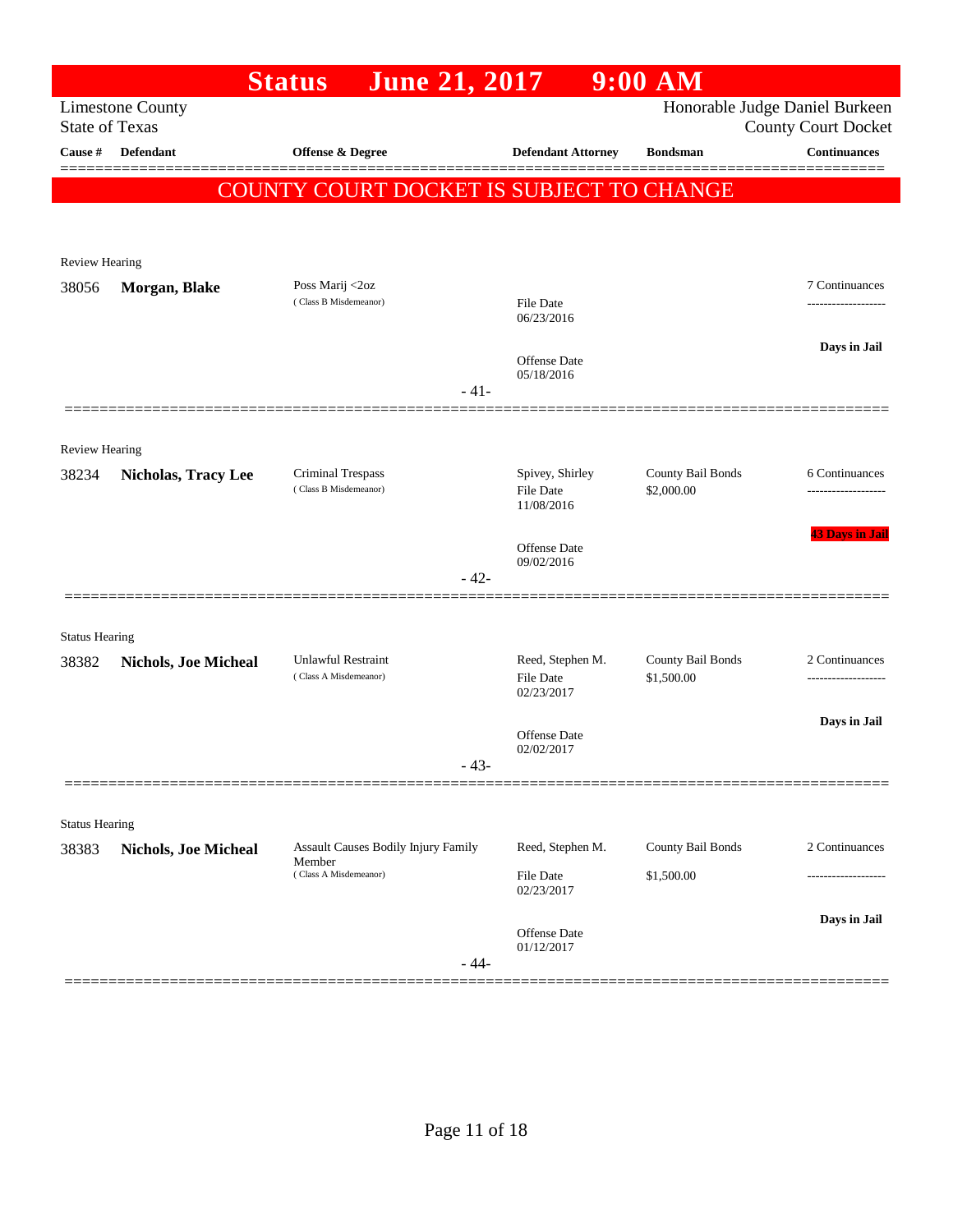|                       |                              | <b>June 21, 2017</b><br><b>Status</b>             |        |                                | $9:00$ AM         |                                                              |
|-----------------------|------------------------------|---------------------------------------------------|--------|--------------------------------|-------------------|--------------------------------------------------------------|
| <b>State of Texas</b> | <b>Limestone County</b>      |                                                   |        |                                |                   | Honorable Judge Daniel Burkeen<br><b>County Court Docket</b> |
| Cause #               | <b>Defendant</b>             | Offense & Degree                                  |        | <b>Defendant Attorney</b>      | <b>Bondsman</b>   | <b>Continuances</b>                                          |
|                       |                              | COUNTY COURT DOCKET IS SUBJECT TO CHANGE          |        |                                |                   |                                                              |
|                       |                              |                                                   |        |                                |                   |                                                              |
| <b>Review Hearing</b> |                              |                                                   |        |                                |                   |                                                              |
| 38411                 | Olvera, Abraham              | Poss Cs Pg $3 < 28g$                              |        |                                | County Bail Bonds | 2 Continuances                                               |
|                       | <b>Emanuel</b>               | (Class A Misdemeanor)                             |        | <b>File Date</b><br>03/22/2017 | \$3,000.00        | .                                                            |
|                       |                              |                                                   | $-45-$ | Offense Date<br>02/11/2017     |                   | Days in Jail                                                 |
|                       |                              |                                                   |        |                                |                   |                                                              |
| Review Hearing        |                              |                                                   |        |                                |                   |                                                              |
| 38043                 | <b>Peoples, Quinton Dion</b> | Poss Marij <2oz<br>(Class B Misdemeanor)          |        | <b>File Date</b>               |                   | 5 Continuances                                               |
|                       |                              |                                                   |        | 06/14/2016                     |                   |                                                              |
|                       |                              |                                                   |        | Offense Date                   |                   | Days in Jail                                                 |
|                       |                              |                                                   | $-46-$ | 05/16/2016                     |                   |                                                              |
| Review Hearing        |                              |                                                   |        |                                |                   |                                                              |
| 38044                 | <b>Peoples, Quinton Dion</b> | Poss Dangerous Drug<br>(Class A Misdemeanor)      |        | <b>File Date</b>               |                   | 5 Continuances                                               |
|                       |                              |                                                   |        | 06/14/2016                     |                   |                                                              |
|                       |                              |                                                   |        | <b>Offense Date</b>            |                   | Days in Jail                                                 |
|                       |                              |                                                   | $-47-$ | 05/16/2016                     |                   |                                                              |
|                       |                              |                                                   |        |                                |                   |                                                              |
| <b>Review Hearing</b> |                              |                                                   |        |                                |                   |                                                              |
| 38140                 | Perkins, Anna Sharp          | Driving W/Lic Inv W/Prev<br>Conv/Susp/W/O Fin Res |        | Reed, Benjie                   |                   | 7 Continuances                                               |
|                       |                              | (Class B Misdemeanor)                             |        | File Date<br>08/23/2016        |                   |                                                              |
|                       |                              |                                                   |        |                                |                   | Days in Jail                                                 |
|                       |                              |                                                   | $-48-$ | Offense Date<br>10/13/2015     |                   |                                                              |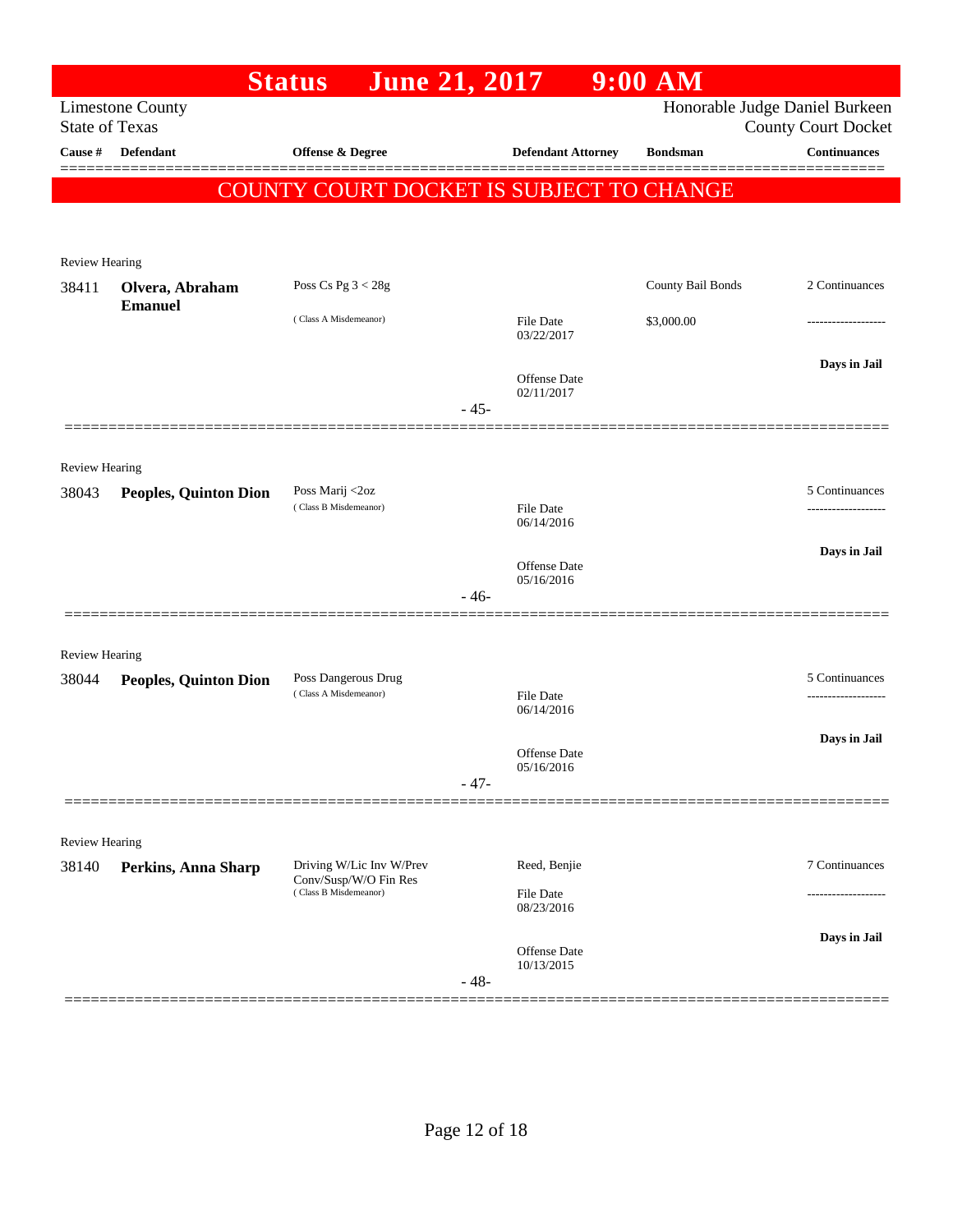|                                                  | <b>Status</b>                                                         |                                                                                                             | 9:00 AM                                                                                               |                                                                                                                                                                                                                                                                                                                                                              |
|--------------------------------------------------|-----------------------------------------------------------------------|-------------------------------------------------------------------------------------------------------------|-------------------------------------------------------------------------------------------------------|--------------------------------------------------------------------------------------------------------------------------------------------------------------------------------------------------------------------------------------------------------------------------------------------------------------------------------------------------------------|
| <b>Limestone County</b><br><b>State of Texas</b> |                                                                       |                                                                                                             |                                                                                                       | Honorable Judge Daniel Burkeen<br><b>County Court Docket</b>                                                                                                                                                                                                                                                                                                 |
| Defendant                                        | Offense & Degree                                                      |                                                                                                             | <b>Bondsman</b>                                                                                       | <b>Continuances</b>                                                                                                                                                                                                                                                                                                                                          |
|                                                  |                                                                       |                                                                                                             |                                                                                                       |                                                                                                                                                                                                                                                                                                                                                              |
|                                                  |                                                                       |                                                                                                             |                                                                                                       |                                                                                                                                                                                                                                                                                                                                                              |
|                                                  |                                                                       |                                                                                                             |                                                                                                       |                                                                                                                                                                                                                                                                                                                                                              |
|                                                  |                                                                       |                                                                                                             |                                                                                                       | 2 Continuances                                                                                                                                                                                                                                                                                                                                               |
|                                                  | (Class B Misdemeanor)                                                 |                                                                                                             | \$2,000.00                                                                                            |                                                                                                                                                                                                                                                                                                                                                              |
|                                                  |                                                                       |                                                                                                             |                                                                                                       | Days in Jail                                                                                                                                                                                                                                                                                                                                                 |
|                                                  |                                                                       |                                                                                                             |                                                                                                       |                                                                                                                                                                                                                                                                                                                                                              |
|                                                  |                                                                       |                                                                                                             |                                                                                                       |                                                                                                                                                                                                                                                                                                                                                              |
| <b>Status Hearing</b>                            |                                                                       |                                                                                                             |                                                                                                       |                                                                                                                                                                                                                                                                                                                                                              |
| <b>Andrew</b>                                    |                                                                       |                                                                                                             |                                                                                                       | 2 Continuances                                                                                                                                                                                                                                                                                                                                               |
|                                                  | (Class A Misdemeanor)                                                 |                                                                                                             |                                                                                                       |                                                                                                                                                                                                                                                                                                                                                              |
|                                                  |                                                                       |                                                                                                             |                                                                                                       | <b>14 Days in Jail</b>                                                                                                                                                                                                                                                                                                                                       |
|                                                  |                                                                       |                                                                                                             |                                                                                                       |                                                                                                                                                                                                                                                                                                                                                              |
|                                                  |                                                                       |                                                                                                             |                                                                                                       |                                                                                                                                                                                                                                                                                                                                                              |
| <b>Status Hearing</b>                            |                                                                       |                                                                                                             |                                                                                                       |                                                                                                                                                                                                                                                                                                                                                              |
| Ramirez, John                                    |                                                                       |                                                                                                             |                                                                                                       | 2 Continuances                                                                                                                                                                                                                                                                                                                                               |
|                                                  | (Class A Misdemeanor)                                                 |                                                                                                             |                                                                                                       |                                                                                                                                                                                                                                                                                                                                                              |
|                                                  |                                                                       |                                                                                                             |                                                                                                       | <b>14 Days in Jail</b>                                                                                                                                                                                                                                                                                                                                       |
|                                                  |                                                                       |                                                                                                             |                                                                                                       |                                                                                                                                                                                                                                                                                                                                                              |
|                                                  |                                                                       |                                                                                                             |                                                                                                       |                                                                                                                                                                                                                                                                                                                                                              |
| <b>Status Hearing</b>                            |                                                                       |                                                                                                             |                                                                                                       |                                                                                                                                                                                                                                                                                                                                                              |
|                                                  | Enf Empl                                                              |                                                                                                             | County Bail Bonds                                                                                     | 6 Continuances                                                                                                                                                                                                                                                                                                                                               |
|                                                  | (Class B Misdemeanor)                                                 |                                                                                                             | \$2,000.00                                                                                            |                                                                                                                                                                                                                                                                                                                                                              |
|                                                  |                                                                       |                                                                                                             |                                                                                                       | Days in Jail                                                                                                                                                                                                                                                                                                                                                 |
|                                                  |                                                                       |                                                                                                             |                                                                                                       |                                                                                                                                                                                                                                                                                                                                                              |
|                                                  | Review Hearing<br>Rainer, Kalli Ann<br>Ramirez, John<br><b>Andrew</b> | Poss Marij <2oz<br><b>Escape From Custody</b><br>Resist Arrest Search Or Transport<br>Reyes, Sierra Nichole | <b>June 21, 2017</b><br>$-49-$<br>$-50-$<br>$-51-$<br>False Report To Police Off/Sp Inv/Law<br>$-52-$ | <b>Defendant Attorney</b><br><b>COUNTY COURT DOCKET IS SUBJECT TO CHANGE</b><br>Personal Bond<br>File Date<br>03/22/2017<br>Offense Date<br>02/25/2017<br>File Date<br>01/12/2017<br>Offense Date<br>10/22/2016<br><b>File Date</b><br>01/12/2017<br>Offense Date<br>10/23/2016<br>Reed, Stephen M.<br>File Date<br>08/16/2016<br>Offense Date<br>07/02/2016 |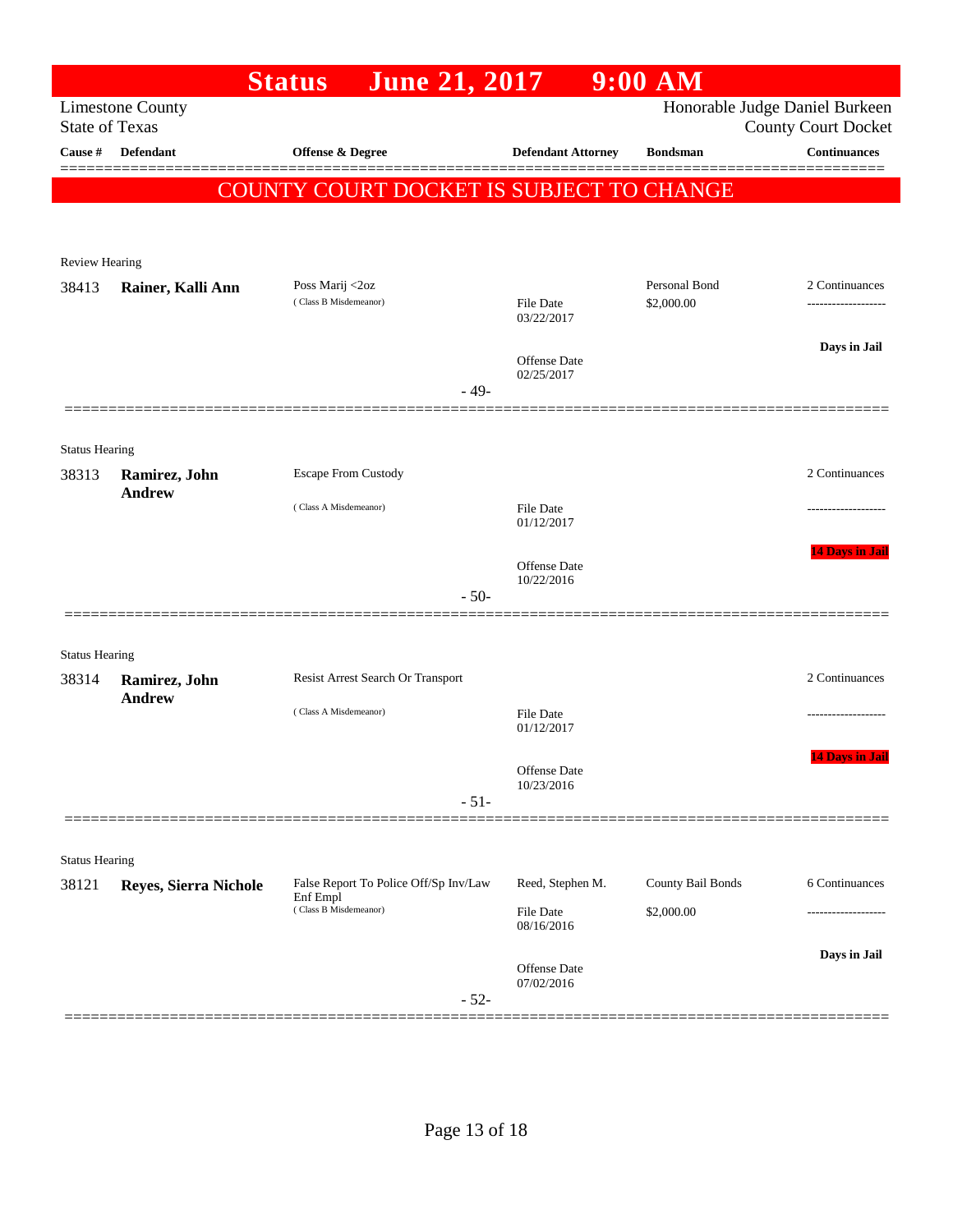|                                                                                                                  |                                      | <b>June 21, 2017</b><br><b>Status</b>           |        |                                     | $9:00$ AM                            |                     |
|------------------------------------------------------------------------------------------------------------------|--------------------------------------|-------------------------------------------------|--------|-------------------------------------|--------------------------------------|---------------------|
| Honorable Judge Daniel Burkeen<br><b>Limestone County</b><br><b>State of Texas</b><br><b>County Court Docket</b> |                                      |                                                 |        |                                     |                                      |                     |
| <b>Cause</b> #                                                                                                   | Defendant                            | Offense & Degree                                |        | <b>Defendant Attorney</b>           | <b>Bondsman</b>                      | <b>Continuances</b> |
|                                                                                                                  |                                      |                                                 |        |                                     |                                      |                     |
|                                                                                                                  |                                      | <b>COUNTY COURT DOCKET IS SUBJECT TO CHANGE</b> |        |                                     |                                      |                     |
|                                                                                                                  |                                      |                                                 |        |                                     |                                      |                     |
| <b>Status Hearing</b>                                                                                            |                                      |                                                 |        |                                     |                                      |                     |
| 38122                                                                                                            | Reyes, Sierra Nichole                | <b>Burglary Of Vehicle</b>                      |        | Reed, Stephen M.                    | County Bail Bonds                    | 6 Continuances      |
|                                                                                                                  |                                      | (Class A Misdemeanor)                           |        | File Date<br>08/16/2016             | \$3,000.00                           | ------------------  |
|                                                                                                                  |                                      |                                                 |        |                                     |                                      | Days in Jail        |
|                                                                                                                  |                                      |                                                 |        | Offense Date<br>07/02/2016          |                                      |                     |
|                                                                                                                  |                                      |                                                 | $-53-$ |                                     |                                      |                     |
|                                                                                                                  |                                      |                                                 |        |                                     |                                      |                     |
| <b>Status Hearing</b>                                                                                            |                                      |                                                 |        |                                     |                                      |                     |
| 38120                                                                                                            | <b>Rickard, Scott Thomas</b>         | Poss Marij <2oz                                 |        |                                     | Chase Chapman's Bail<br><b>Bonds</b> | 2 Continuances      |
|                                                                                                                  |                                      | (Class B Misdemeanor)                           |        | <b>File Date</b><br>08/16/2016      | \$4,000.00                           |                     |
|                                                                                                                  |                                      |                                                 |        |                                     |                                      | Days in Jail        |
|                                                                                                                  |                                      |                                                 |        | Offense Date<br>05/11/2016          |                                      |                     |
|                                                                                                                  |                                      |                                                 | $-54-$ |                                     |                                      |                     |
|                                                                                                                  |                                      |                                                 |        |                                     |                                      |                     |
|                                                                                                                  | Review Hearing - Pre-Trial Diversion |                                                 |        |                                     |                                      |                     |
| 37758                                                                                                            | Rodgers, Lane William                | Poss Marij <2oz<br>(Class B Misdemeanor)        |        | Moore, David E.<br><b>File Date</b> |                                      | 0 Continuances<br>  |
|                                                                                                                  |                                      |                                                 |        | 12/22/2015                          |                                      |                     |
|                                                                                                                  |                                      |                                                 |        | Offense Date                        |                                      | Days in Jail        |
|                                                                                                                  |                                      |                                                 | $-55-$ | 12/05/2015                          |                                      |                     |
|                                                                                                                  |                                      |                                                 |        |                                     |                                      |                     |
|                                                                                                                  |                                      |                                                 |        |                                     |                                      |                     |
| <b>Status Hearing</b><br>38268                                                                                   | <b>Ruiz-Torres, Homero</b>           | Driving While Intoxicated                       |        | Reed, Benjie                        | County Bail Bonds                    | 5 Continuances      |
|                                                                                                                  |                                      | (Class B Misdemeanor)                           |        | <b>File Date</b><br>12/02/2016      | \$3,000.00                           | ------------------  |
|                                                                                                                  |                                      |                                                 |        |                                     |                                      | Days in Jail        |
|                                                                                                                  |                                      |                                                 |        | Offense Date<br>07/30/2016          |                                      |                     |
|                                                                                                                  |                                      |                                                 | $-56-$ |                                     |                                      |                     |
|                                                                                                                  |                                      |                                                 |        |                                     |                                      |                     |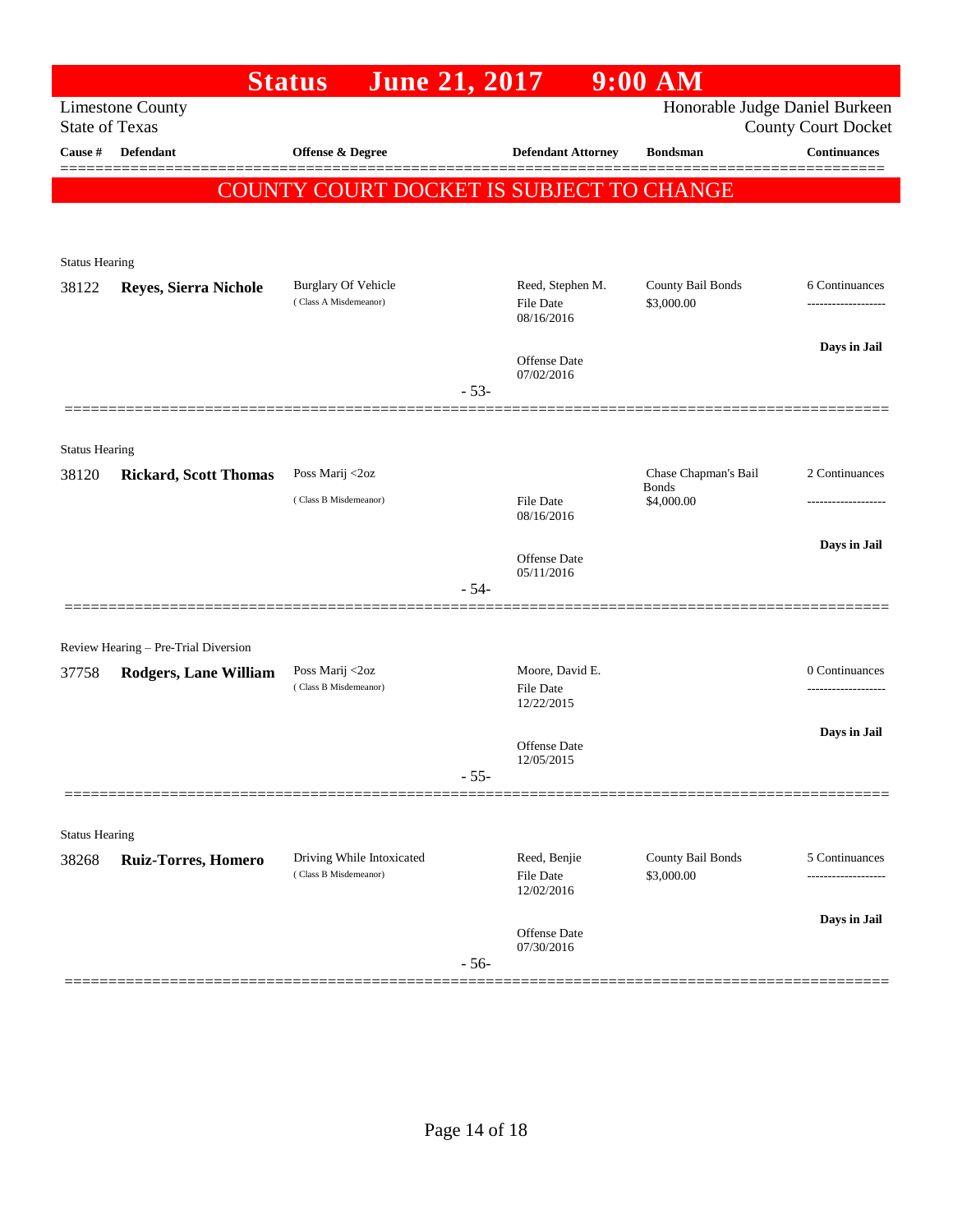|                                                                                                                  |                                       | <b>June 21, 2017</b><br><b>Status</b>      |                                | $9:00$ AM         |                     |  |
|------------------------------------------------------------------------------------------------------------------|---------------------------------------|--------------------------------------------|--------------------------------|-------------------|---------------------|--|
| Honorable Judge Daniel Burkeen<br><b>Limestone County</b><br><b>State of Texas</b><br><b>County Court Docket</b> |                                       |                                            |                                |                   |                     |  |
| Cause #                                                                                                          | <b>Defendant</b>                      | <b>Offense &amp; Degree</b>                | <b>Defendant Attorney</b>      | <b>Bondsman</b>   | <b>Continuances</b> |  |
|                                                                                                                  |                                       | COUNTY COURT DOCKET IS SUBJECT TO CHANGE   |                                |                   |                     |  |
|                                                                                                                  |                                       |                                            |                                |                   |                     |  |
|                                                                                                                  | Hearing On Motion To Revoke Probation |                                            |                                |                   |                     |  |
| 37836                                                                                                            | <b>Sanders, James Reid</b>            | Poss Marij <2oz; Motion To Adjudicate      |                                | County Bail Bonds | 1 Continuances      |  |
|                                                                                                                  |                                       | (Class B Misdemeanor; Class B Misdemeanor) | File Date<br>02/23/2016        | \$5,000.00        |                     |  |
|                                                                                                                  |                                       |                                            | <b>Offense</b> Date            |                   | Days in Jail        |  |
|                                                                                                                  |                                       |                                            | 02/05/2016;<br>03/23/2017      |                   |                     |  |
|                                                                                                                  |                                       | $-57-$                                     |                                |                   |                     |  |
|                                                                                                                  |                                       |                                            |                                |                   |                     |  |
| Plea Hearing<br>38253                                                                                            | <b>Shockley, Toby Wayne</b>           | Poss Marij <2oz                            | Reed, Justin                   | Personal Bond     | 5 Continuances      |  |
|                                                                                                                  |                                       | (Class B Misdemeanor)                      | <b>File Date</b><br>11/28/2016 | \$1,500.00        |                     |  |
|                                                                                                                  |                                       |                                            |                                |                   | Days in Jail        |  |
|                                                                                                                  |                                       |                                            | Offense Date<br>11/04/2016     |                   |                     |  |
|                                                                                                                  |                                       | $-58-$                                     |                                |                   |                     |  |
| Plea Hearing                                                                                                     |                                       |                                            |                                |                   |                     |  |
| 38328                                                                                                            | <b>Shockley, Toby Wayne</b>           | Poss Marij <2oz                            | Reed, Justin                   | Reed, Benjie      | 4 Continuances      |  |
|                                                                                                                  |                                       | (Class B Misdemeanor)                      | File Date<br>01/17/2017        | \$1,500.00        |                     |  |
|                                                                                                                  |                                       |                                            | <b>Offense Date</b>            |                   | Days in Jail        |  |
|                                                                                                                  |                                       | $-59-$                                     | 12/26/2016                     |                   |                     |  |
|                                                                                                                  |                                       |                                            |                                |                   |                     |  |
| <b>Status Hearing</b>                                                                                            |                                       |                                            |                                |                   |                     |  |
| 38378                                                                                                            | <b>Smedley, Janell</b>                | Interfer W/Emergency Req For<br>Assistance | Spivey, Shirley                | County Bail Bonds | 2 Continuances      |  |
|                                                                                                                  | <b>Valerie</b>                        | (Class A Misdemeanor)                      | <b>File Date</b><br>02/17/2017 | \$3,000.00        |                     |  |
|                                                                                                                  |                                       |                                            |                                |                   | Days in Jail        |  |
|                                                                                                                  |                                       |                                            | Offense Date<br>10/26/2016     |                   |                     |  |
|                                                                                                                  |                                       | $-60-$                                     |                                |                   |                     |  |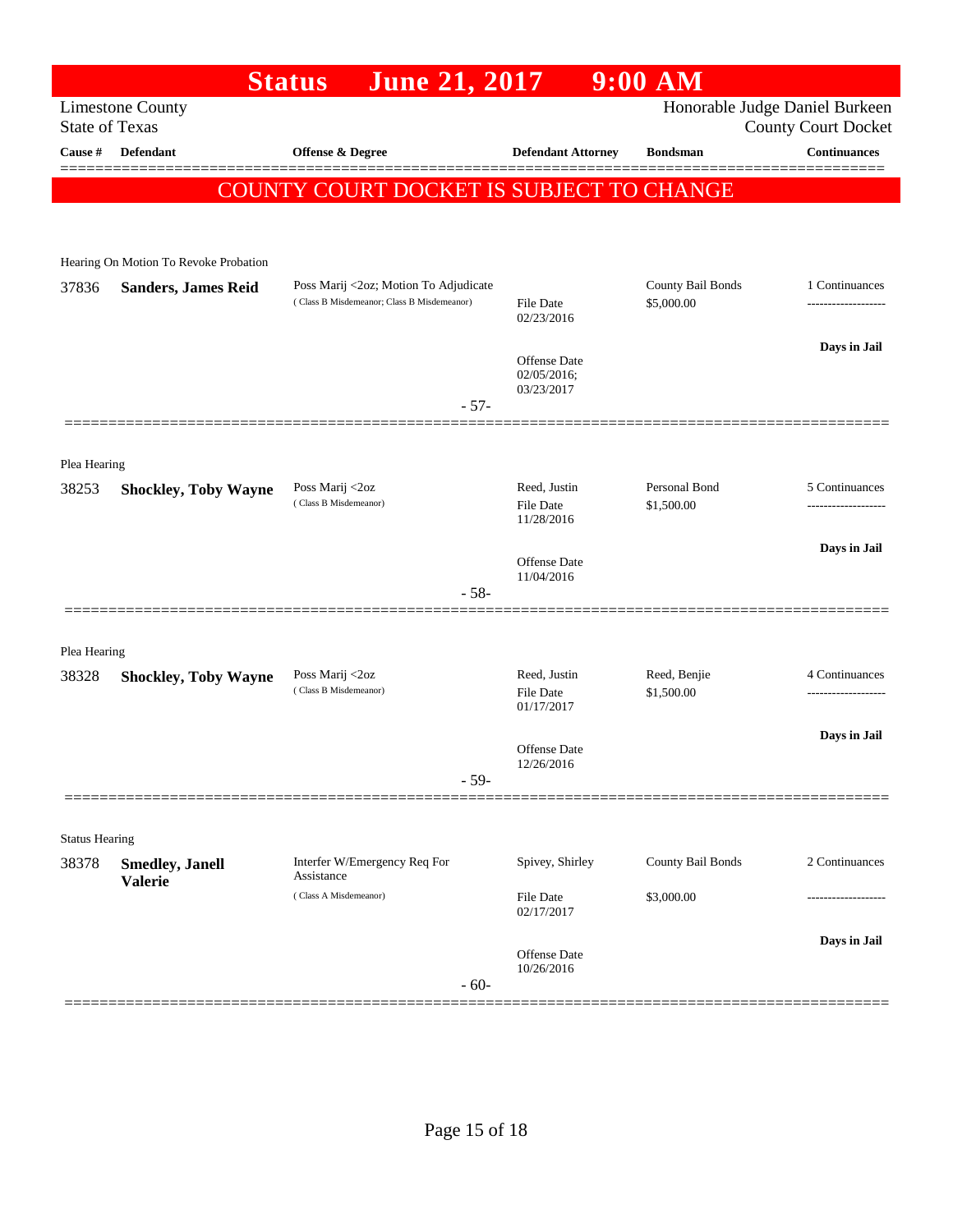|                                |                                                  | <b>June 21, 2017</b><br><b>Status</b>                                      |        |                                   | $9:00$ AM                       |                                                              |
|--------------------------------|--------------------------------------------------|----------------------------------------------------------------------------|--------|-----------------------------------|---------------------------------|--------------------------------------------------------------|
|                                | <b>Limestone County</b><br><b>State of Texas</b> |                                                                            |        |                                   |                                 | Honorable Judge Daniel Burkeen<br><b>County Court Docket</b> |
| Cause #                        | <b>Defendant</b>                                 | Offense & Degree                                                           |        | <b>Defendant Attorney</b>         | <b>Bondsman</b>                 | <b>Continuances</b>                                          |
|                                |                                                  |                                                                            |        |                                   |                                 |                                                              |
|                                |                                                  | COUNTY COURT DOCKET IS SUBJECT TO CHANGE                                   |        |                                   |                                 |                                                              |
|                                |                                                  |                                                                            |        |                                   |                                 |                                                              |
| <b>Review Hearing</b>          |                                                  |                                                                            |        |                                   |                                 |                                                              |
| 37796                          | <b>Smith, Jesus Casey</b>                        | Driving W/Lic Inv W/Prev<br>Conv/Susp/W/O Fin Res                          |        |                                   |                                 | 9 Continuances                                               |
|                                |                                                  | (Class B Misdemeanor)                                                      |        | <b>File Date</b><br>01/26/2016    |                                 |                                                              |
|                                |                                                  |                                                                            |        |                                   |                                 | Days in Jail                                                 |
|                                |                                                  |                                                                            |        | <b>Offense Date</b><br>12/19/2015 |                                 |                                                              |
|                                |                                                  |                                                                            | $-61-$ |                                   |                                 |                                                              |
|                                |                                                  |                                                                            |        |                                   |                                 |                                                              |
| <b>Review Hearing</b><br>38403 | <b>Speir, Lucas Wayne</b>                        | Poss Marij <2oz                                                            |        |                                   | County Bail Bonds<br>\$2,500.00 | 2 Continuances                                               |
|                                |                                                  | (Class B Misdemeanor)                                                      |        | <b>File Date</b><br>03/17/2017    |                                 | -------------------                                          |
|                                |                                                  |                                                                            |        |                                   |                                 | Days in Jail                                                 |
|                                |                                                  |                                                                            |        | <b>Offense Date</b><br>01/01/2017 |                                 |                                                              |
|                                |                                                  |                                                                            | $-62-$ |                                   |                                 |                                                              |
|                                |                                                  |                                                                            |        |                                   |                                 |                                                              |
| <b>Review Hearing</b>          |                                                  |                                                                            |        |                                   |                                 | 2 Continuances                                               |
| 38148                          | Vasquez, Jose Luis                               | Driving W/Lic Inv W/Prev<br>Conv/Susp/W/O Fin Res<br>(Class B Misdemeanor) |        | <b>File Date</b>                  | Jose Vasquez<br>\$1,500.00      |                                                              |
|                                |                                                  |                                                                            |        | 08/23/2016                        |                                 |                                                              |
|                                |                                                  |                                                                            |        | <b>Offense Date</b>               |                                 | <b>68 Days in Jail</b>                                       |
|                                |                                                  |                                                                            | $-63-$ | 07/26/2016                        |                                 |                                                              |
|                                |                                                  |                                                                            |        |                                   |                                 |                                                              |
| <b>Review Hearing</b>          |                                                  |                                                                            |        |                                   |                                 |                                                              |
| 38380                          | Vasquez, Jose Luis                               | Bail Jumping And Fail To Appear                                            |        | Reed, Justin<br>Reed, Justin      |                                 | 2 Continuances                                               |
|                                |                                                  | (Class A Misdemeanor)                                                      |        | File Date<br>02/21/2017           | \$2,000.00                      | .                                                            |
|                                |                                                  |                                                                            |        |                                   |                                 | 68 Days in Jail                                              |
|                                |                                                  |                                                                            |        | Offense Date<br>02/15/2017        |                                 |                                                              |
|                                |                                                  |                                                                            | $-64-$ |                                   |                                 |                                                              |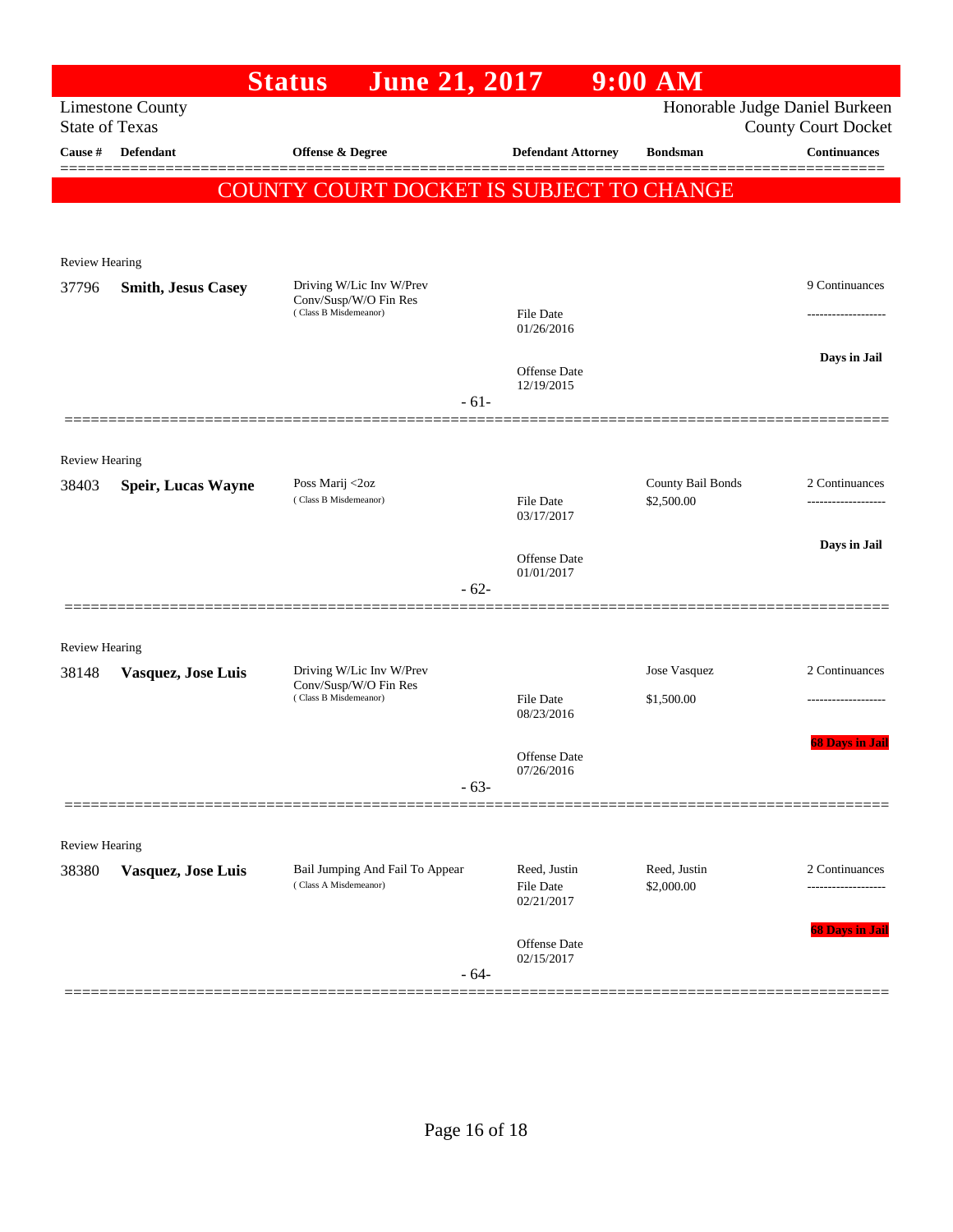| <b>Limestone County</b><br><b>State of Texas</b><br>Cause # | Defendant                   |                                          |                                   |                   | Honorable Judge Daniel Burkeen                    |
|-------------------------------------------------------------|-----------------------------|------------------------------------------|-----------------------------------|-------------------|---------------------------------------------------|
|                                                             |                             |                                          |                                   |                   |                                                   |
|                                                             |                             | Offense & Degree                         | <b>Defendant Attorney</b>         | <b>Bondsman</b>   | <b>County Court Docket</b><br><b>Continuances</b> |
|                                                             |                             |                                          |                                   |                   |                                                   |
|                                                             |                             | COUNTY COURT DOCKET IS SUBJECT TO CHANGE |                                   |                   |                                                   |
|                                                             |                             |                                          |                                   |                   |                                                   |
| <b>Review Hearing</b>                                       |                             |                                          |                                   |                   |                                                   |
| 38262                                                       | <b>Washington, Mark</b>     | Poss Marij <2oz                          | Reed, Benjie                      | County Bail Bonds | 4 Continuances                                    |
|                                                             | Ray                         | (Class B Misdemeanor)                    | <b>File Date</b>                  | \$2,000.00        |                                                   |
|                                                             |                             |                                          | 11/29/2016                        |                   |                                                   |
|                                                             |                             |                                          | Offense Date                      |                   | Days in Jail                                      |
|                                                             |                             | $-65-$                                   | 10/28/2016                        |                   |                                                   |
|                                                             |                             |                                          |                                   |                   |                                                   |
| <b>Status Hearing</b>                                       |                             |                                          |                                   |                   |                                                   |
| 38379                                                       | Webb, Jeremy Wayne          | Theft Prop <\$100 W/Prev Convic          | Reed, Benjie                      | Reed, Benjie      | 2 Continuances                                    |
|                                                             |                             | (Class B Misdemeanor)                    | File Date<br>02/17/2017           | \$1,000.00        |                                                   |
|                                                             |                             |                                          |                                   |                   | Days in Jail                                      |
|                                                             |                             |                                          | <b>Offense</b> Date<br>01/09/2017 |                   |                                                   |
|                                                             |                             | $-66-$                                   |                                   |                   |                                                   |
|                                                             |                             |                                          |                                   |                   |                                                   |
| Review Hearing                                              |                             |                                          |                                   |                   |                                                   |
| 38138                                                       | Williams, Jayson            | Poss Marij <= 2 Oz Drug Free Zone        | Reed, Benjie                      | Reed, Justin      | 8 Continuances                                    |
|                                                             | Rashad                      | (Class A Misdemeanor)                    | File Date                         | \$3,000.00        |                                                   |
|                                                             |                             |                                          | 08/18/2016                        |                   |                                                   |
|                                                             |                             |                                          | Offense Date                      |                   | Days in Jail                                      |
|                                                             |                             | $-67-$                                   | 07/04/2016                        |                   |                                                   |
|                                                             |                             |                                          |                                   |                   |                                                   |
| <b>Status Hearing</b>                                       |                             |                                          |                                   |                   |                                                   |
| 37643                                                       | <b>Wilson, Dustin Dwain</b> | Poss Marij <2oz                          | Reed, Stephen M.                  | Stephen Reed      | 0 Continuances                                    |
|                                                             |                             | (Class B Misdemeanor)                    | File Date<br>09/30/2015           | \$2,000.00        |                                                   |
|                                                             |                             |                                          |                                   |                   | Days in Jail                                      |
|                                                             |                             |                                          | Offense Date<br>08/26/2015        |                   |                                                   |
|                                                             |                             | $-68-$                                   |                                   |                   |                                                   |